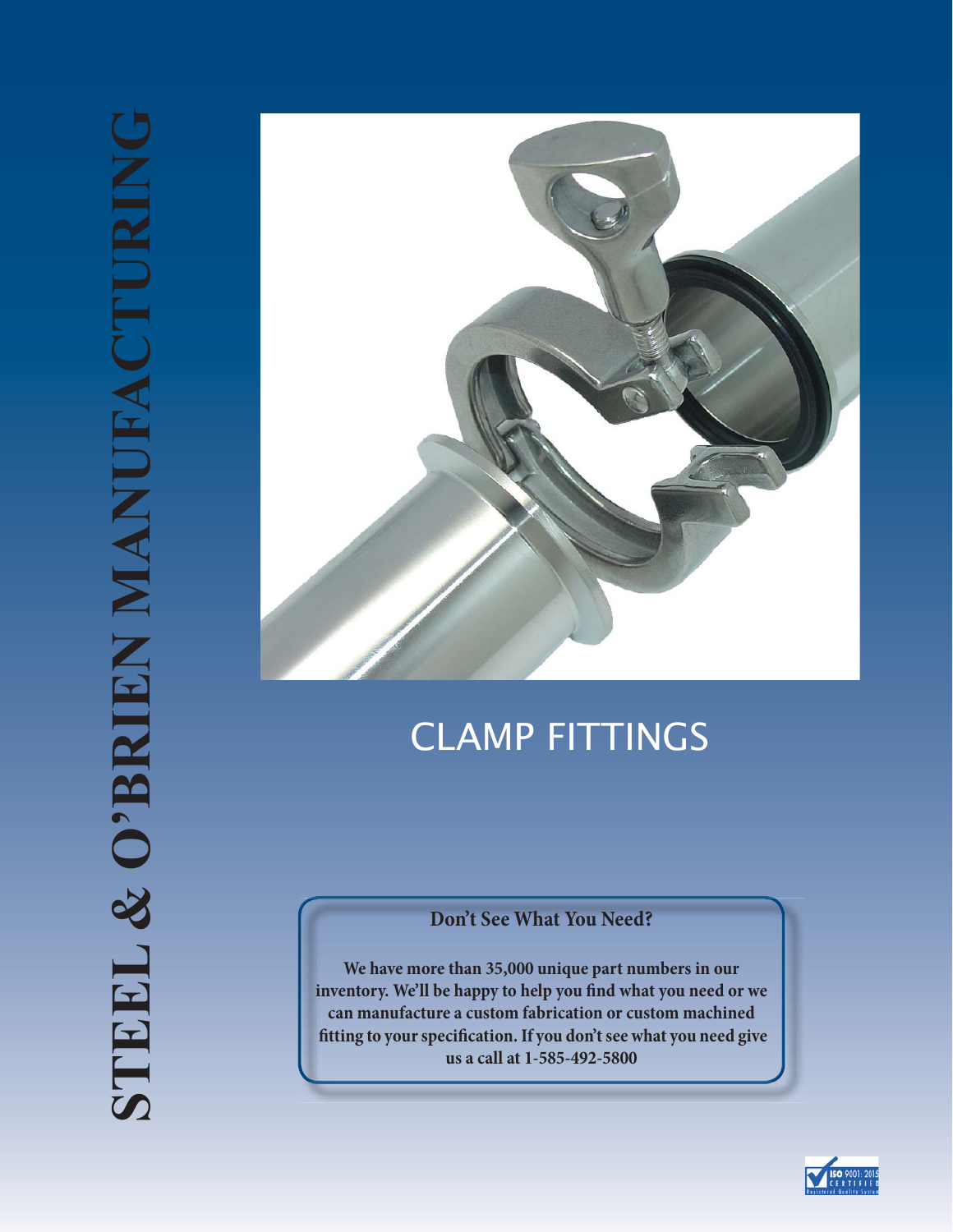# **CLAMP FITTINGS** FERRULES



### 14WMP - WELD FERRULE, SHORT

| PART NUMBER | <b>SIZE</b>    | $\mathsf{A}$ |
|-------------|----------------|--------------|
| 14WMP-.50   | 1/2            | .500         |
| 14WMP-.75   | 3/4            | .500         |
| $14WMP-1-A$ | $1$ (TYPE A)   | .500         |
| 14WMP-1     | 1              | .500         |
| 14WMP-1.5   | $1 - 1/2$      | .500         |
| 14WMP-2     | 2              | .500         |
| 14WMP-2.5   | $2 - 1/2$      | .500         |
| 14WMP-3     | 3              | .500         |
| 14WMP-4     | $\overline{4}$ | .625         |
| 14WMP-5     | 5              | .750         |
| 14WMP-6     | 6              | .750         |
| 14WMP-8     | 8              | .875         |
| $14WMP-10$  | 10             | .875         |
| 14WMP-12    | 12             | 1.000        |

### L14AM7 - WELD FERRULE, MEDIUM



| PART NUMBER  | <b>SIZE</b>    | A     |
|--------------|----------------|-------|
| $L14AM7-50$  | 1/2            | 1.125 |
| L14AM7-.75   | 3/4            | 1.125 |
| $L14AM7-1-A$ | $1$ (TYPE A)   | 1.125 |
| $L14AM7-1$   | 1              | 1.125 |
| L14AM7-1.5   | $1 - 1/2$      | 1.125 |
| L14AM7-2     | $\overline{c}$ | 1.125 |
| $L14AM7-2.5$ | $2 - 1/2$      | 1.125 |
| $L14AM7-3$   | 3              | 1.125 |
| $L14AM7-4$   | $\overline{4}$ | 1.125 |
| L14AM7-5X1.5 | 5              | 1.500 |
| L14AM7-6     | 6              | 1.500 |
| $L14AM7-8$   | 8              | 1.500 |
| $L14AM7-10$  | 10             | 1.500 |
| L14AM7-12    | 12             | 1.500 |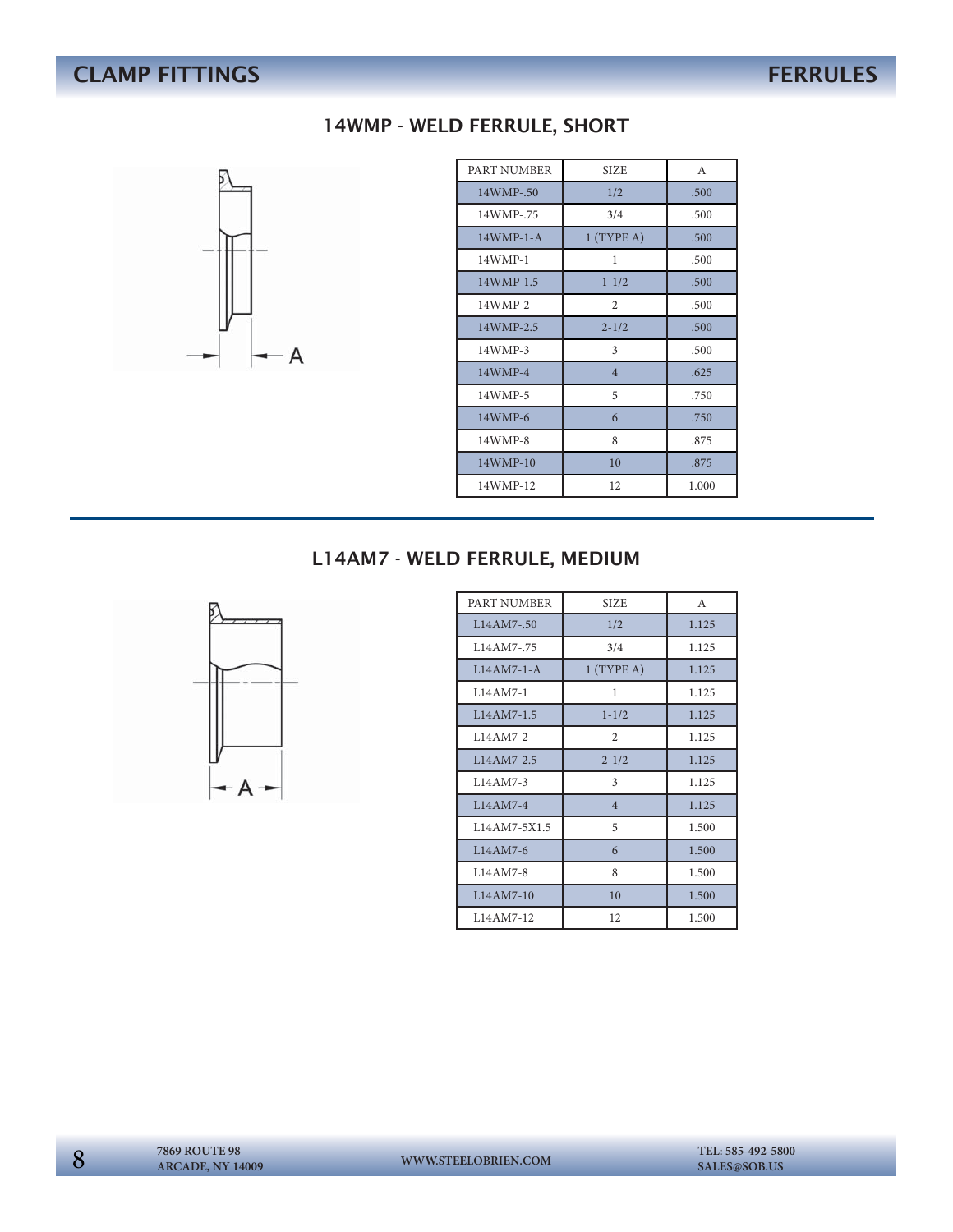### 14WLMP - WELD FERRULE, LONG



| PART NUMBER | <b>SIZE</b>    | A     |
|-------------|----------------|-------|
| 14WLMP-.50  | 1/2            | 3.000 |
| 14WLMP-.75  | 3/4            | 3.000 |
| $14WLMP-1$  | 1              | 3.000 |
| 14WLMP-1.5  | $1 - 1/2$      | 3.000 |
| $14WLMP-2$  | $\overline{2}$ | 3.000 |
| 14WLMP-2.5  | $2 - 1/2$      | 3.000 |
| 14WLMP-3    | 3              | 4.000 |
| 14WLMP-4    | $\overline{4}$ | 4.000 |
| 14WLMP-6    | 6              | 6.000 |
| 14WLMP-8    | 8              | 6.000 |
| 14WLMP-10   | 10             | 6.000 |
| 14WLMP-12   | 12             | 6.000 |

### TL14AM7 - WELD FERRULE



| PART NUMBER | <b>SIZE</b>    | A     |
|-------------|----------------|-------|
| TL14AM7-.50 | 1/2            | 2.000 |
| TL14AM7-.75 | 3/4            | 2.000 |
| TL14AM7-1   |                | 2.000 |
| TL14AM7-1.5 | $1 - 1/2$      | 2.000 |
| TL14AM7-2   | $\overline{2}$ | 2.500 |
| TL14AM7-2.5 | $2 - 1/2$      | 2.500 |
| TL14AM7-3   | $\mathbf{3}$   | 2.500 |
| TL14AM7-4   | 4              | 2.500 |

### 14MPW - TANK WELD FERRULE



| PART NUMBER | <b>SIZE</b>    | А     | B     | C     |
|-------------|----------------|-------|-------|-------|
| 14MPW-1     |                | 1.625 | 1.160 | .870  |
| 14MPW-1.5   | $1 - 1/2$      | 1.625 | 1.676 | 1.370 |
| 14MPW-2     | $\overline{2}$ | 1.750 | 2.192 | 1.870 |
| 14MPW-2.5   | $2 - 1/2$      | 1.750 | 2.708 | 2.370 |
| 14MPW-3     | 3              | 1.813 | 3.224 | 2.870 |
| 14MPW-4     | $\overline{4}$ | 2.125 | 4.256 | 3.834 |
| 14MPW-6     | 6              | 2.500 | 6.192 | 5.758 |
| 14MPW-8     | 8              | 2.500 | 8.192 | 7.758 |

NOTE: FOR MORE HEAVY WALL FERRULE OPTIONS SEE ASME FERRULES ON PAGE 12.

9 **7869 ROUTE 98 WWW.STEELOBRIEN.COM SALES@SOB.US ARCADE, NY 14009**

 **TEL: 585-492-5800**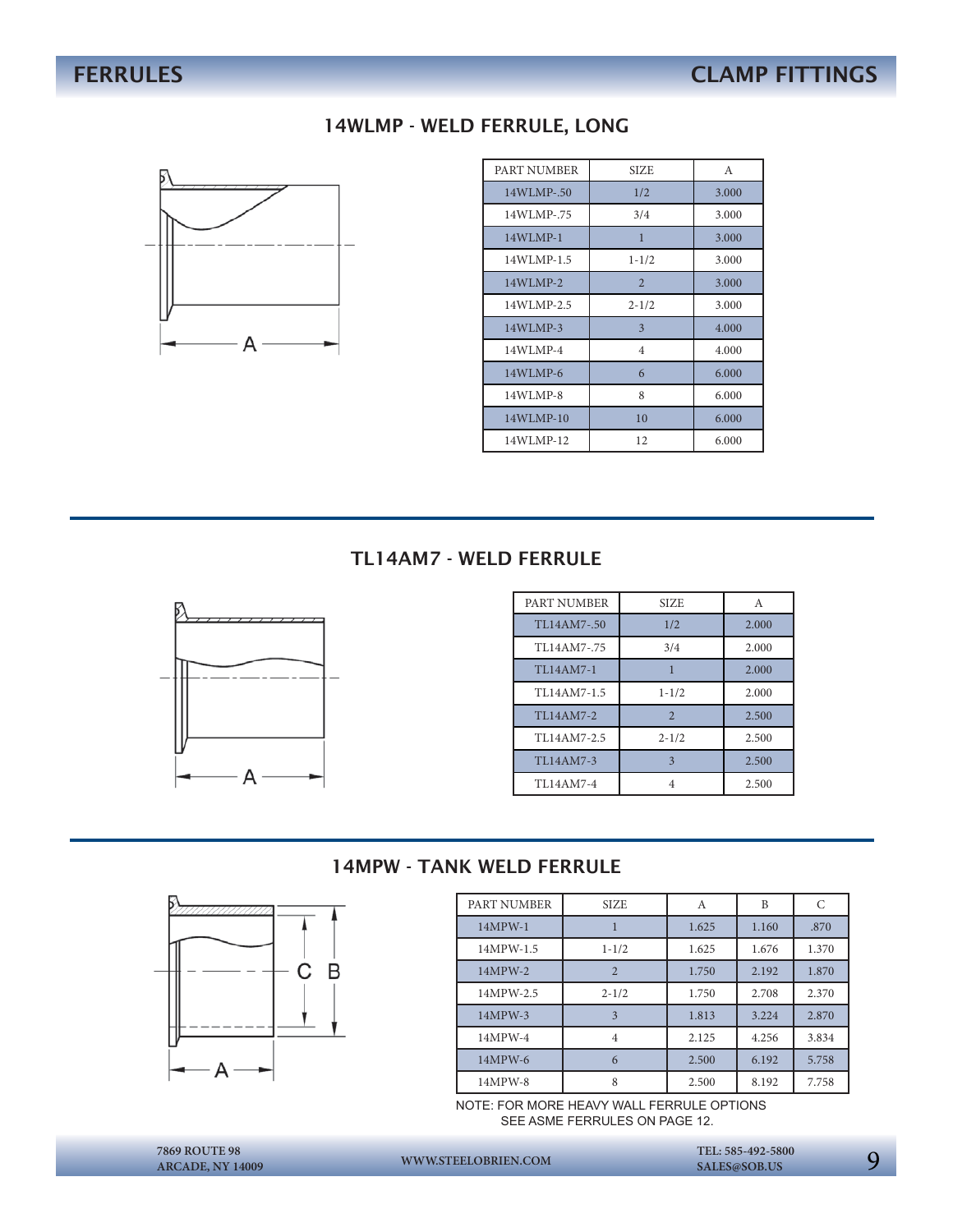## **CLAMP FITTINGS** FERRULES

### 31RMP- REDUCING CONCENTRIC ROLL-ON FERRULE



| PART NUMBER   | <b>SIZE</b>           | $\overline{A}$ |
|---------------|-----------------------|----------------|
| 31RMP-1.5X1   | $1 - 1/2 X1$          | .750           |
| 31RMP-2X1     | 2 X 1                 | .750           |
| 31RMP-2X1.5   | $2 X 1 - 1/2$         | 1.125          |
| 31RMP-2.5X1.5 | $2 - 1/2$ X 1 - $1/2$ | 1.313          |
| 31RMP-2.5X2   | $2 - 1/2 X 2$         | 1.313          |
| 31RMP-3X2     | 3 X 2                 | 1.313          |
| 31RMP-3X2.5   | $3 X 2 - 1/2$         | 1.375          |
| 31RMP-4X2.5   | $4 X 2 - 1/2$         | 1.375          |
| 31RMP-4X3     | 4 X 3                 | 1.438          |

32RMP- REDUCING ECCENTRIC ROLL-ON FERRULE



| PART NUMBER | <b>SIZE</b>   | A     |
|-------------|---------------|-------|
| 32RMP-1.5X1 | $1 - 1/2 X1$  | .750  |
| 32RMP-2X1   | 2 X 1         | .750  |
| 32RMP-2X1.5 | $2 X 1 - 1/2$ | 1.125 |
| 32RMP-3X1.5 | $3 X 1 - 1/2$ | 1.313 |
| 32RMP-3X2   | 3 X 2         | 1.313 |
| 32RMP-3X2.5 | $3 X 2 - 1/2$ | 1.375 |
| 32RMP-4X2.5 | $4 X 2 - 1/2$ | 1.375 |
| 32RMP-4X3   | 4 X 3         | 1.438 |

### 14RMP - ROLL-ON FERRULE



| PART NUMBER | SIZE           |       |
|-------------|----------------|-------|
| 14RMP-1     |                | .750  |
| 14RMP-1.5   | $1 - 1/2$      | 1.125 |
| 14RMP-2     | $\overline{2}$ | 1.313 |
| 14RMP-2.5   | $2 - 1/2$      | 1.375 |
| 14RMP-3     | 3              | 1.438 |
| 14RMP-4     | 4              | 1.500 |
| 14RMP-6     | 6              | 2.000 |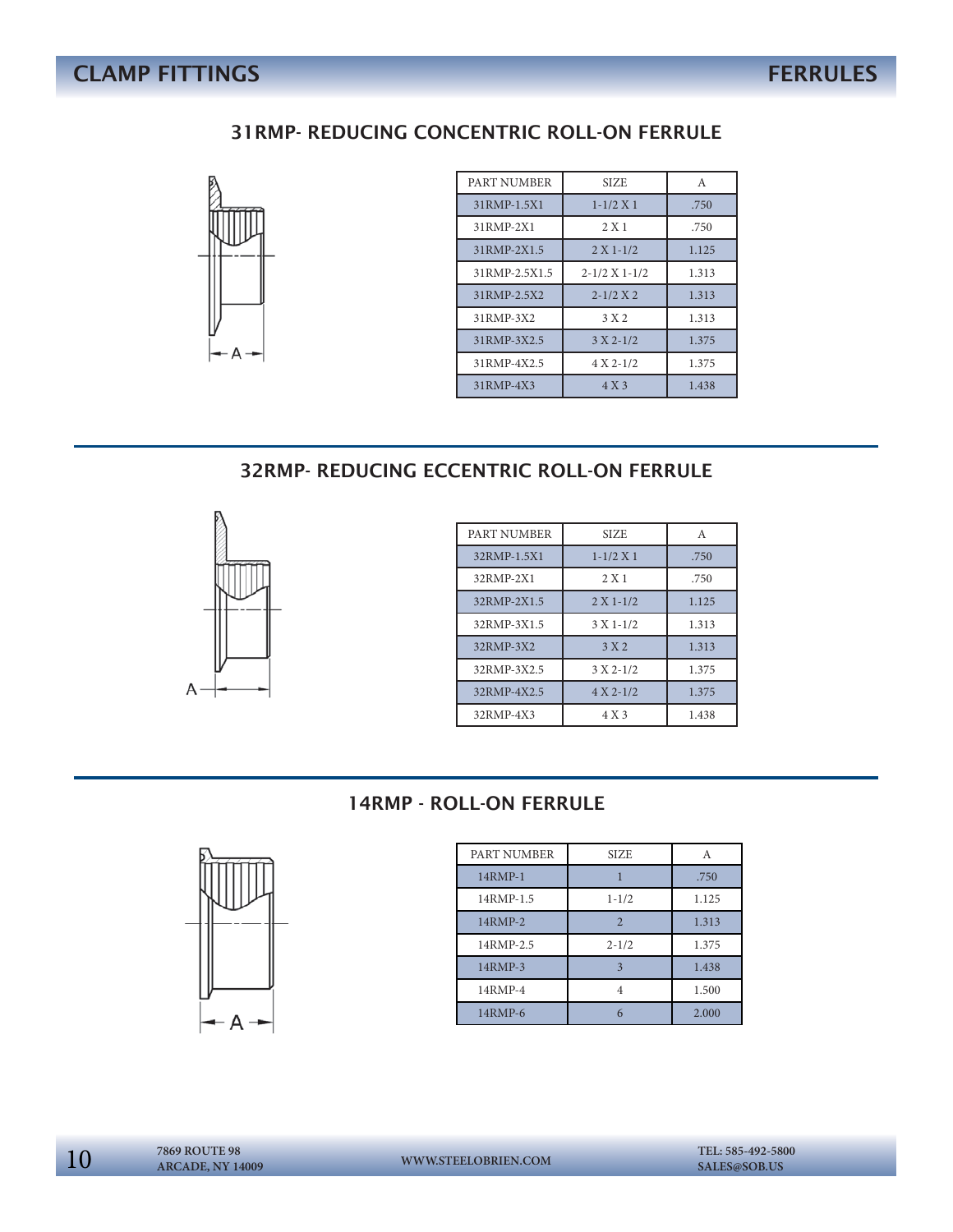### FLOWVERTER FERRULE



| PART NUMBER | <b>SIZE</b> | А     | B     |       |
|-------------|-------------|-------|-------|-------|
| LAB01000    |             | 3.500 | 1.000 | 1.200 |
| LAB01500    | $1 - 1/2$   | 3.500 | 1.500 | 1.700 |
| LAB02000    |             | 3.500 | 2.000 | 2.200 |
| LAB02500    | $2 - 1/2$   | 3.500 | 2.500 | 2.700 |
| LAB03000    | 3           | 3.500 | 3.000 | 3.200 |
| LAB04000    | 4           | 3.500 | 4.000 | 4.200 |

NOTE: AVAILABLE IN OTHER END CONNECTIONS & LENGTHS

### 31WMP - REDUCING FERRULE



| PART NUMBER    | <b>SIZE</b>       | A    |
|----------------|-------------------|------|
| 31 WMP-75X.50  | 3/4 X 1/2         | .500 |
| 31WMP-1X.50    | 1 X 1/2           | .500 |
| 31WMP-1X.75    | 1 X 3/4           | .500 |
| 31 WMP-1.5X.50 | $1 - 1/2$ X $1/2$ | .500 |
| 31 WMP-1.5X.75 | $1 - 1/2$ X 3/4   | .625 |
| 31WMP-1.5X1    | $1 - 1/2$ X 1     | .500 |
| 31WMP-2X1      | 2 X 1             | .500 |
| 31WMP-2X1.5    | $2 X 1 - 1/2$     | .500 |
| 31WMP-2.5X2    | $2 - 1/2 X 2$     | .500 |
| 31WMP-3X2      | 3 X 2             | .500 |
| 31WMP-4X3      | 4 X 3             | .625 |

NOTE: AVAILABLE IN TAPERED AND NON-TAPERED STYLES (PART NUMBERS SHOWN ARE TAPERED STYLE)

### 32WMP - ECCENTRIC REDUCING FERRULE



| PART NUMBER   | <b>SIZE</b>           | A    |
|---------------|-----------------------|------|
| 32WMP-1X.75   | 1 X 3/4               | .500 |
| 32WMP-1.5X.50 | $1 - 1/2$ X $1/2$     | .500 |
| 32WMP-1.5X1   | $1 - 1/2 X1$          | .500 |
| 32WMP-2X.75   | 2 X 3/4               | .750 |
| 32WMP-2X1     | 2 X 1                 | .500 |
| 32WMP-2X1.5   | $2 X 1 - 1/2$         | .500 |
| 32WMP-2.5X1.5 | $2 - 1/2$ X 1 - $1/2$ | .500 |
| 32WMP-3X1     | 3 X 1                 | .500 |
| 32WMP-3X2     | 3 X 2                 | .500 |
| 32WMP-3X2.5   | $4 X 1 - 1/2$         | .625 |
| 32WMP-4X3     | 4 X 3                 | .625 |

**ARCADE, NY 14009**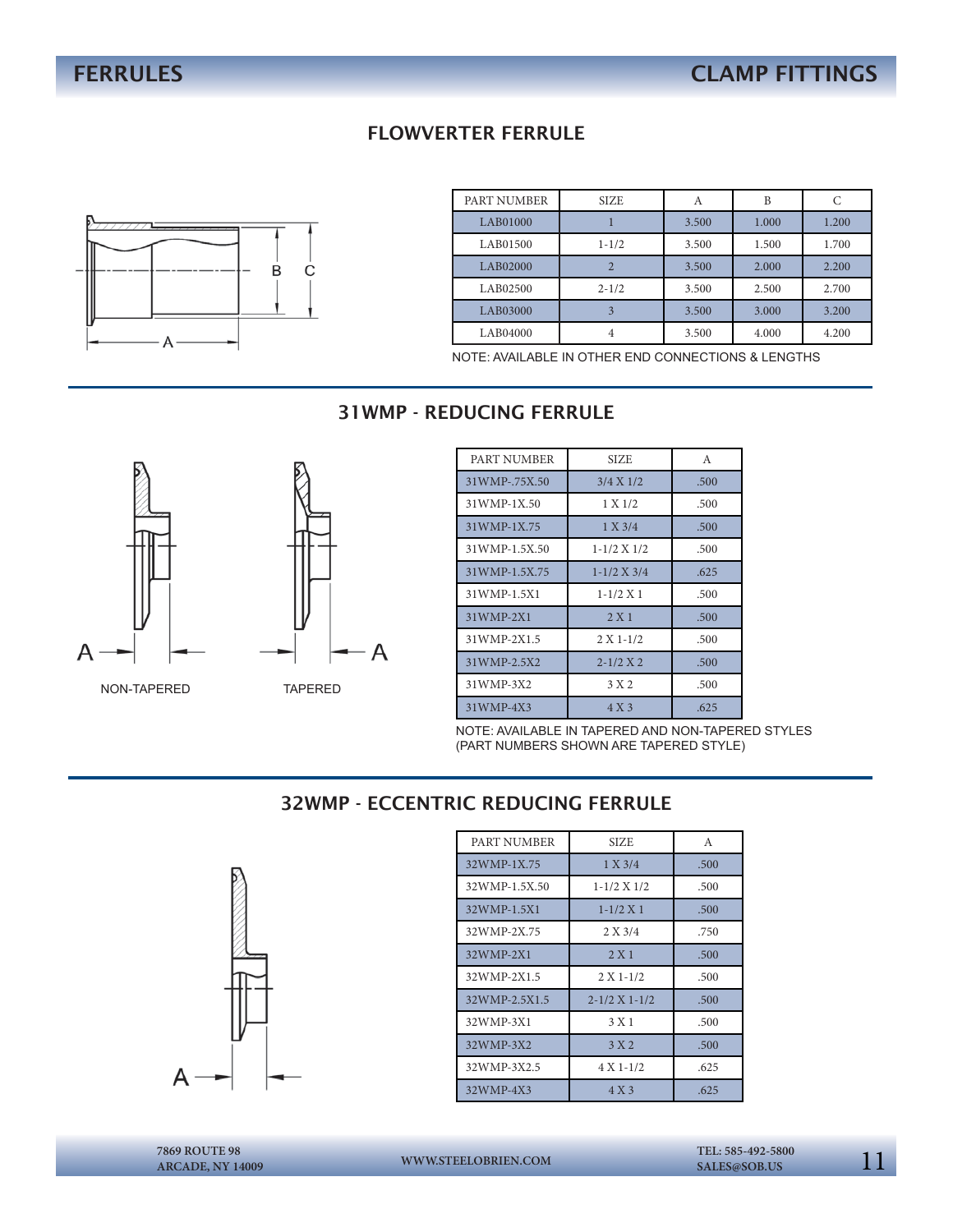# **CLAMP FITTINGS** FERRULES

### 14ASME - ASME WELDING FERRULE



NOTE: FERRULES ARE MADE FROM ASME CERTIFIED MATERIAL

| PART NUMBER     | <b>SIZE</b>    | А     | B     |
|-----------------|----------------|-------|-------|
| 14ASME-.50X2.5  | 1/2            | 2.500 | .592  |
| 14ASME-.75X25   | 3/4            | 2.500 | .846  |
| 14ASME-1X2.5    | $\mathbf{1}$   | 2.500 | 1.190 |
| 14ASME-1X6      | $\mathbf{1}$   | 6.000 | 1.190 |
| 14ASME-1.5X1.25 | $1 - 1/2$      | 1.250 | 1.690 |
| 14ASME-1.5X2    | $1 - 1/2$      | 2.000 | 1.690 |
| 14ASME-1.5X3    | $1 - 1/2$      | 3.000 | 1.690 |
| 14ASME-1.5X6    | $1 - 1/2$      | 6.000 | 1.690 |
| 14ASME-2X1.25   | $\overline{2}$ | 1.250 | 2.230 |
| 14ASME-2X2.25   | 2              | 2.250 | 2.230 |
| 14ASME-2X3.25   | $\overline{2}$ | 3.250 | 2.230 |
| 14ASME-2X6      | 2              | 6.000 | 2.230 |
| 14ASME-2.5X3.5  | $2 - 1/2$      | 3.500 | 2.780 |
| 14ASME-2.5X6    | $2 - 1/2$      | 6.000 | 2.780 |
| 14ASME-3X1.25   | $\overline{3}$ | 1.250 | 3.310 |
| 14ASME-3X2.75   | 3              | 2.750 | 3.310 |
| 14ASME-3X3.75   | $\mathfrak{Z}$ | 3.750 | 3.310 |
| 14ASME-3X6      | 3              | 6.000 | 3.310 |
| 14ASME-4X1.25   | $\overline{4}$ | 1.250 | 4.350 |
| 14ASME-4X3      | 4              | 3.000 | 4.350 |
| 14ASME-4X4      | $\overline{4}$ | 4.000 | 4.350 |
| 14ASME-4X6      | 4              | 6.000 | 4.350 |
| 14ASME-6X1.75   | 6              | 1.750 | 6.462 |
| 14ASME-6X6      | 6              | 6.000 | 6.462 |

ALSO AVAILABLE IN 8", 10" AND 12" SIZES OTHER LENGTHS AVAILABLE UPON REQUEST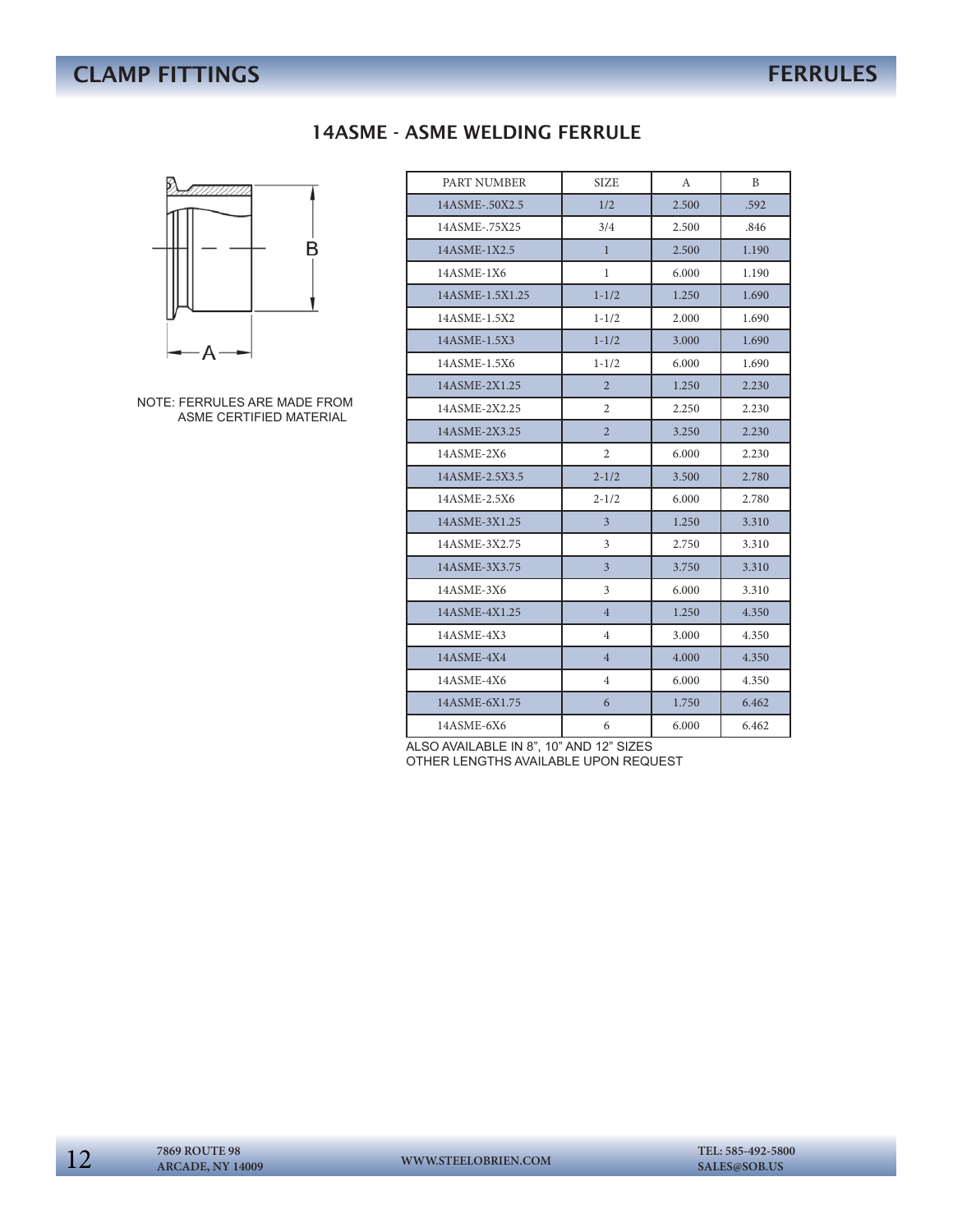

NOTE: SIZES ARE LISTED CLAMP SIZE X NPT SIZE

### 23BMP - THERMOMETER CAP PART NUMBER SIZE A 23BMP-.50X.125 1/2 & 3/4 X 1/8 .500 23BMP-.50X.25 1/2 & 3/4 X 1/4 .500 23BMP-.50X.375 1/2 & 3/4 X 3/8 .500 23BMP-1X.25 1 & 1-1/2 X 1/4 .625 23BMP-1X.375 1 & 1-1/2 X 3/8 625 23BMP-1X.50 1 & 1-1/2 X 1/2 .625 23BMP-1.5X.75 | 1 & 1-1/2 X 3/4 .625 23BMP-1.5X1 1 & 1-1/2 X 1 .625 23BMP-2X.50  $2 \times 1/2$  .625 23BMP-2X.75 2 X 3/4 .625 23BMP-2X1 2 X 1 .625 23BMP-2X1.5 2 X 1-1/2 .625 23BMP-2.5X.50 2-1/2 X 1/2 625 23BMP-2.5X.75 2-1/2 X 3/4 .625  $23BMP-2.5X1$   $2-1/2 X 1$  .625 23BMP-2.5X1.5 2-1/2 X 1-1/2 625  $23BMP-3X.50$   $3 \times 1/2$   $625$ 23BMP-3X.75 3 X 3/4 .625 23BMP-3X1 3 X 1 .625 23BMP-3X1.5 3 X 1-1/2 625 23BMP-3X2 3 X 2 .625 23BMP-4X.50 4 X 1/2 .625 23BMP-4X.75 4 X 3/4 625 23BMP-4X1 4 X 1 .625 23BMP-4X1.5 4 X 1-1/2 625 23BMP-4X2 4 X 2 .625

### 16AMP - SOLID END CAP



STANDARD **EASY OFF** 

NOTE:

SEE PAGE 120



**ARCADE, NY 14009**

13 **7869 ROUTE 98 WWW.STEELOBRIEN.COM** 

 **TEL: 585-492-5800**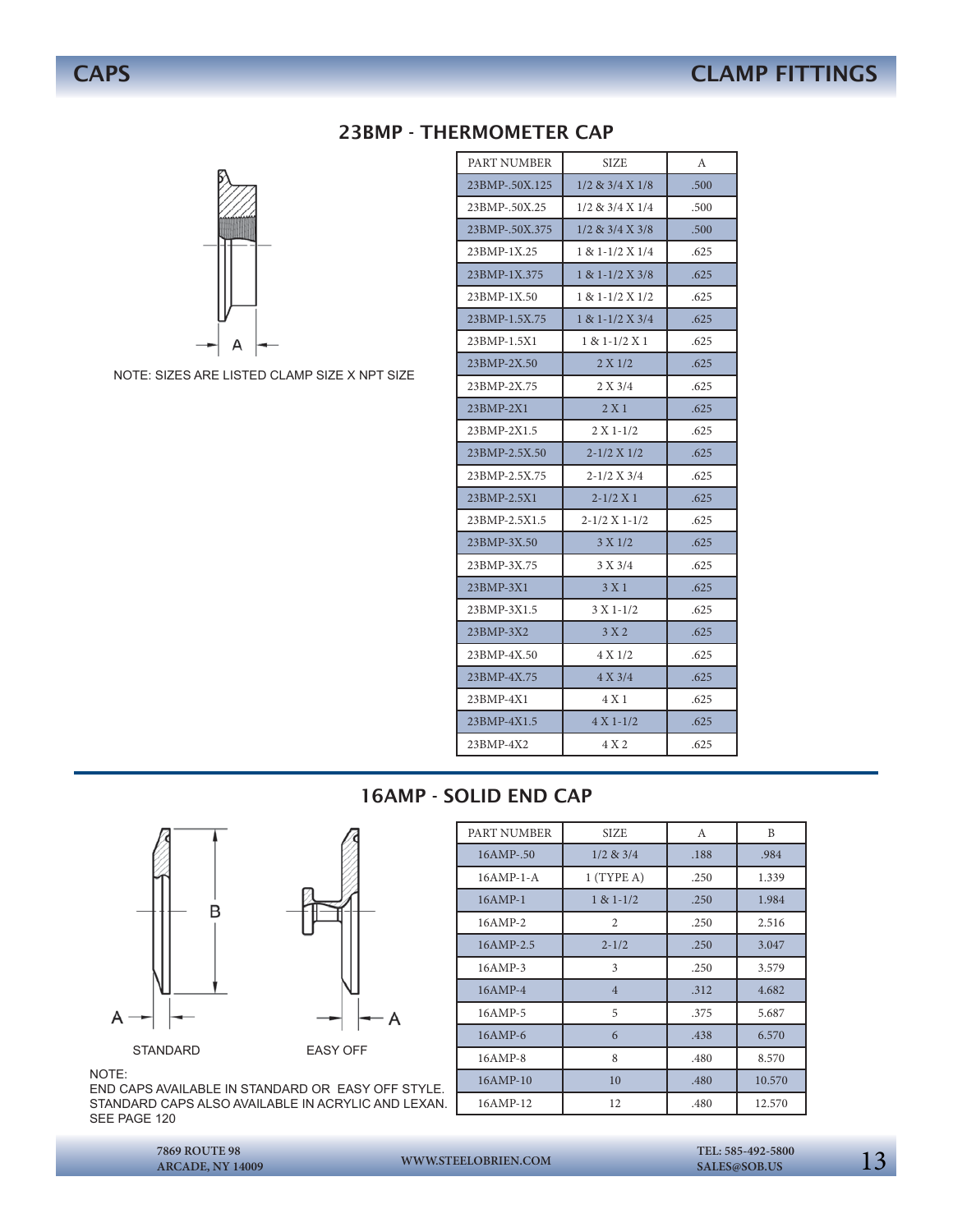# **CLAMP FITTINGS** ELBOWS



| PART NUMBER  | <b>SIZE</b>    | A      | R      |
|--------------|----------------|--------|--------|
| $2CMP-50$    | 1/2            | 1.250  | .750   |
| $2$ CMP-.50L | 1/2            | 1.625  | 1.125  |
| 2CMP-.75     | 3/4            | 1.625  | 1.125  |
| $2$ CMP- $1$ | 1              | 2.000  | 1.500  |
| 2CMP-1.5     | $1 - 1/2$      | 2.750  | 2.250  |
| $2$ CMP- $2$ | 2              | 3.500  | 3.000  |
| 2CMP-2.5     | $2 - 1/2$      | 4.250  | 3.750  |
| $2$ CMP-3    | 3              | 5.000  | 4.500  |
| $2CMP-4$     | $\overline{4}$ | 6.625  | 6.000  |
| $2CMP-6$     | 6              | 9.750  | 9.000  |
| $2CMP-8$     | 8              | 12.875 | 12.000 |

### 2FMP-14 - 90 DEGREE ELBOW, CLAMP X PLAIN BEVEL SEAT



NOTE: HEX NUT INCLUDED

| PART NUMBER | <b>SIZE</b> | Α     | B     |
|-------------|-------------|-------|-------|
| 2FMP-14-1   |             | 2.188 | 2.000 |
| 2FMP-14-1.5 | $1 - 1/2$   | 2.969 | 2.750 |
| 2FMP-14-2   |             | 3.723 | 3.500 |
| 2FMP-14-2.5 | $2 - 1/2$   | 4.594 | 4.250 |
| 2FMP-14-3   |             | 5.406 | 5.000 |
| 2FMP-14-4   |             | 7.000 | 6.625 |

### 2FMP-15 - 90 DEGREE ELBOW, CLAMP X THREADED BEVEL SEAT



| PART NUMBER | <b>SIZE</b> | Α     | B     |
|-------------|-------------|-------|-------|
| 2FMP-15-1   |             | 2.188 | 2.000 |
| 2FMP-15-1.5 | $1 - 1/2$   | 2.969 | 2.750 |
| 2FMP-15-2   |             | 3.750 | 3.500 |
| 2FMP-15-2.5 | $2 - 1/2$   | 4.594 | 4.250 |
| 2FMP-15-3   |             | 5.438 | 5.000 |
| 2FMP-15-4   |             | 7.219 | 6.625 |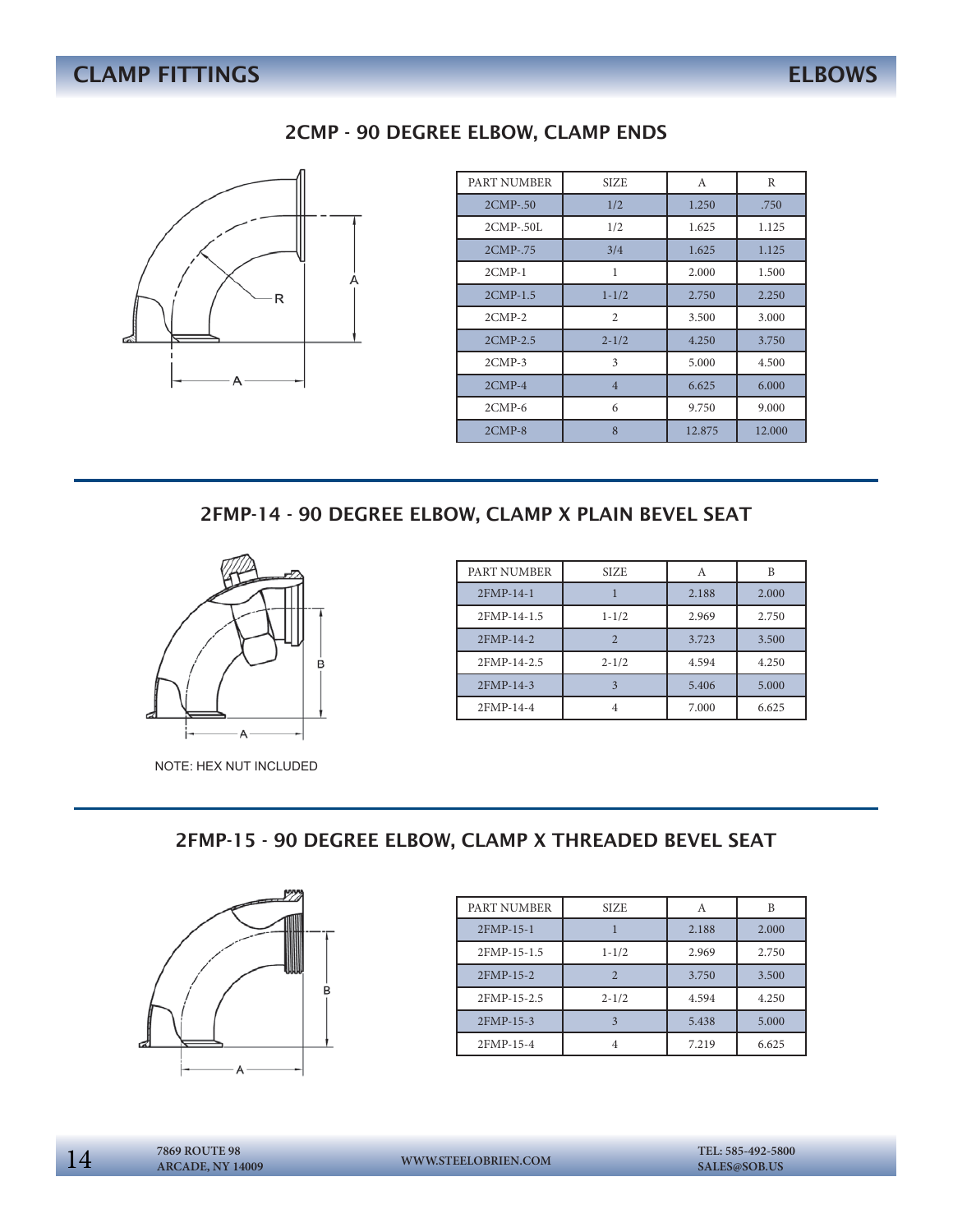### 2CMP-31MP - 90 DEGREE REDUCING ELBOW, CLAMP ENDS



| PART NUMBER       | SIZE.                 | A     | B     |
|-------------------|-----------------------|-------|-------|
| 2CMP-31MP-1.5X1   | $1 - 1/2 X 1$         | 2.000 | 2.000 |
| 2CMP-31MP-2X1     | 2 X 1                 | 2.000 | 2.000 |
| 2CMP-31MP-2X1.5   | $2 X 1 - 1/2$         | 2.750 | 2.750 |
| 2CMP-31MP-2.5X1.5 | $2 - 1/2$ X 1 - $1/2$ | 2.750 | 2.750 |
| 2CMP-31MP-2.5X2   | $2 - 1/2 X 2$         | 3.500 | 3.500 |
| 2CMP-31MP-3X1.5   | $3 X 1 - 1/2$         | 2.750 | 2.750 |
| 2CMP-31MP-3X2     | 3 X 2                 | 3.500 | 3.500 |
| 2CMP-31MP-3X2.5   | $3 X 2 - 1/2$         | 4.250 | 4.250 |
| 2CMP-31MP-4X2.5   | $4 X 2 - 1/2$         | 4.375 | 4.250 |
| 2CMP-31MP-4X3     | 4 X 3                 | 5.125 | 5.000 |

### 2KMP - 45 DEGREE ELBOW, CLAMP ENDS



| PART NUMBER | <b>SIZE</b>   | А     |
|-------------|---------------|-------|
| 2KMP-.50    | 1/2           | .966  |
| 2KMP-.75    | 3/4           | .966  |
| $2KMP-1$    |               | 1.125 |
| 2KMP-1.5    | $1 - 1/2$     | 1.437 |
| $2KMP-2$    | $\mathcal{D}$ | 1.750 |
| 2KMP-2.5    | $2 - 1/2$     | 2.063 |
| $2KMP-3$    | 3             | 2.375 |
| $2KMP-4$    | 4             | 3.125 |
| $2KMP-6$    | 6             | 4.500 |

### 2UMP - 180 DEGREE RETURN BEND, CLAMP ENDS



| PART NUMBER  | <b>SIZE</b>    | А      | B     |
|--------------|----------------|--------|-------|
| 2UMP-.50     | 1/2            | 1.500  | 1.250 |
| 2UMP-.75     | 3/4            | 2.250  | 1.625 |
| $2$ UMP-1    |                | 3.000  | 2.000 |
| 2UMP-1.5     | $1 - 1/2$      | 4.500  | 2.750 |
| $2$ UMP- $2$ | $\overline{2}$ | 6.000  | 3.500 |
| 2UMP-2.5     | $2 - 1/2$      | 7.500  | 4.250 |
| $2$ UMP-3    | 3              | 9.000  | 5.000 |
| $2$ UMP-4    | 4              | 12.000 | 6.625 |
| $2UMP-6$     | 6              | 18.000 | 9.750 |

15 **7869 ROUTE 98 WWW.STEELOBRIEN.COM SALES@SOB.US ARCADE, NY 14009**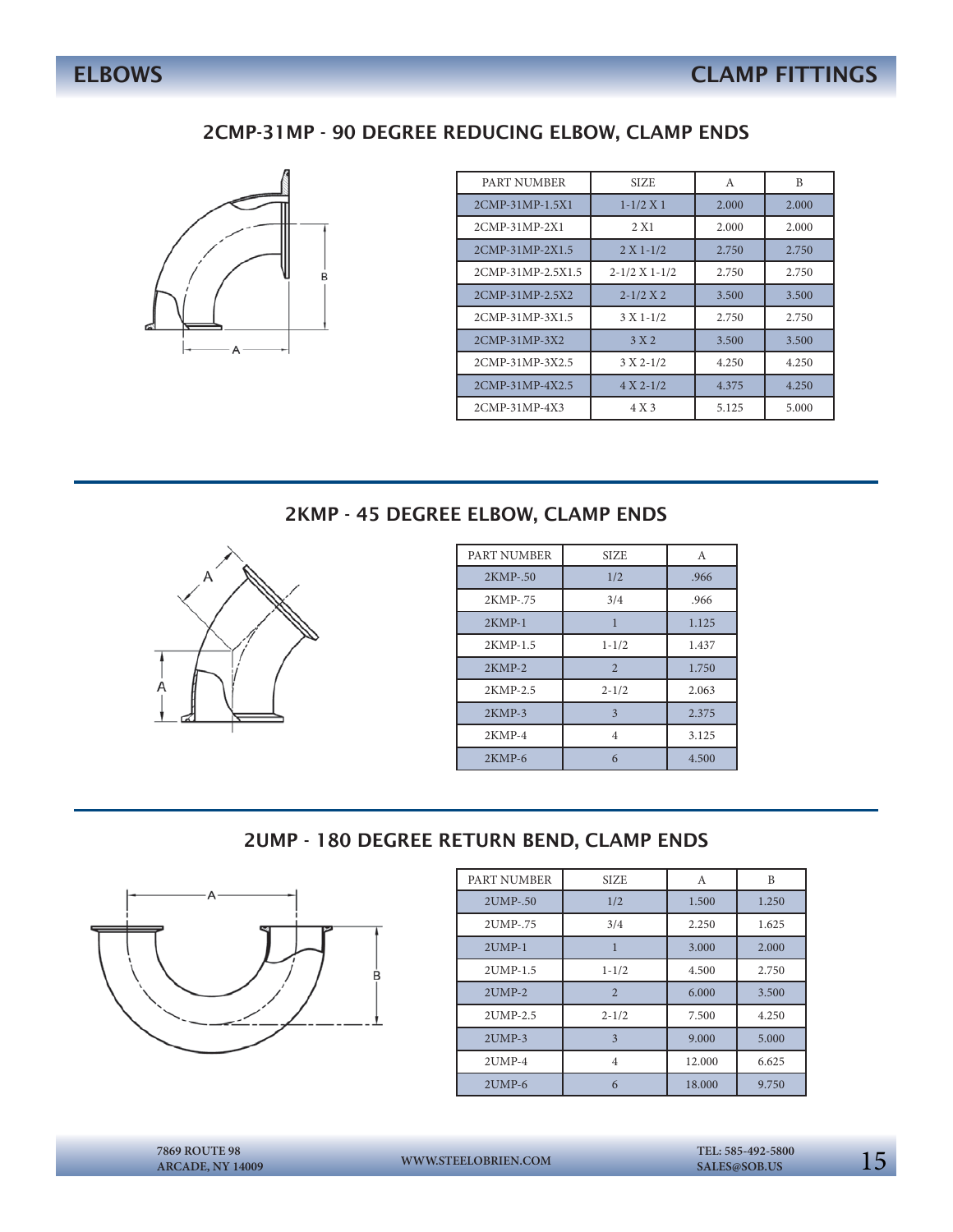### 7MP - TEE, CLAMP ENDS



| PART NUMBER | <b>SIZE</b>             | А     | B      |
|-------------|-------------------------|-------|--------|
| 7MP-.50     | 1/2                     | 1.250 | 2.500  |
| 7MP-.75     | 3/4                     | 2.375 | 4.750  |
| $7MP-1$     |                         | 2.375 | 4.750  |
| 7MP-1.5     | $1 - 1/2$               | 2.750 | 5.500  |
| $7MP-2$     | $\overline{2}$          | 3.500 | 7.000  |
| 7MP-2.5     | $2 - 1/2$               | 3.500 | 7.000  |
| $7MP-3$     | $\overline{\mathbf{3}}$ | 3.750 | 7.500  |
| $7MP-4$     | 4                       | 4.500 | 9.000  |
| $7MP-6$     | 6                       | 6.375 | 12.750 |

### 7MPS - SHORT OUTLET TEE, CLAMP ENDS



| PART NUMBER | <b>SIZE</b> | А     | B      | C     |
|-------------|-------------|-------|--------|-------|
| $7MPS-1$    |             | 2.375 | 4.750  | 1.125 |
| 7MPS-1.5    | $1 - 1/2$   | 2.750 | 5.500  | 1.375 |
| $7MPS-2$    | 2           | 3.500 | 7.000  | 1.625 |
| 7MPS-2.5    | $2 - 1/2$   | 3.500 | 7.000  | 1.875 |
| 7MPS-3      | 3           | 3.750 | 7.500  | 2.125 |
| $7MPS-4$    | 4           | 4.500 | 9.000  | 2.750 |
| 7MPS-6      | 6           | 6.375 | 12.750 | 3.875 |

### 7RMP - REDUCING TEE, CLAMP ENDS



| PART NUMBER  | <b>SIZE</b>           | A     | B      | C     |
|--------------|-----------------------|-------|--------|-------|
| 7RMP-1.5X.75 | $1 - 1/2$ X 3/4       | 2.875 | 5.750  | 2.875 |
| 7RMP-1.5X1   | $1 - 1/2 X 1$         | 2.156 | 4.312  | 1.875 |
| 7RMP-2X1     | 2 X 1                 | 2.562 | 5.125  | 2.125 |
| 7RMP-2X1.5   | $2 X 1 - 1/2$         | 2.562 | 5.125  | 2.406 |
| 7RMP-2.5X1   | $2 - 1/2$ X 1         | 2.844 | 5.688  | 2.375 |
| 7RMP-2.5X1.5 | $2 - 1/2$ X 1 - $1/2$ | 2.844 | 5.688  | 2.656 |
| 7RMP-2.5X2   | $2 - 1/2$ X 2         | 2.844 | 5.688  | 2.812 |
| 7RMP-3X1     | 3 X 1                 | 3.094 | 6.188  | 2.625 |
| 7RMP-3X1.5   | $3 X 1 - 1/2$         | 3.094 | 6.188  | 2.906 |
| 7RMP-3X2     | 3 X 2                 | 3.094 | 6.188  | 3.063 |
| 7RMP-3X2.5   | $3 X 2 - 1/2$         | 3.094 | 6.188  | 3.094 |
| 7RMP-4X1.5   | $4 X 1 - 1/2$         | 4.063 | 8.125  | 3.406 |
| 7RMP-4X2     | 4X2                   | 4.063 | 8.125  | 3.562 |
| 7RMP-4X2.5   | $4 X 2 - 1/2$         | 4.063 | 8.125  | 3.594 |
| 7RMP-4X3     | 4 X 3                 | 4.063 | 8.125  | 3.594 |
| 7RMP-6X3     | 6 X 3                 | 6.375 | 12.750 | 6.000 |
| 7RMP-6X4     | 6 X 4                 | 6.375 | 12.750 | 5.500 |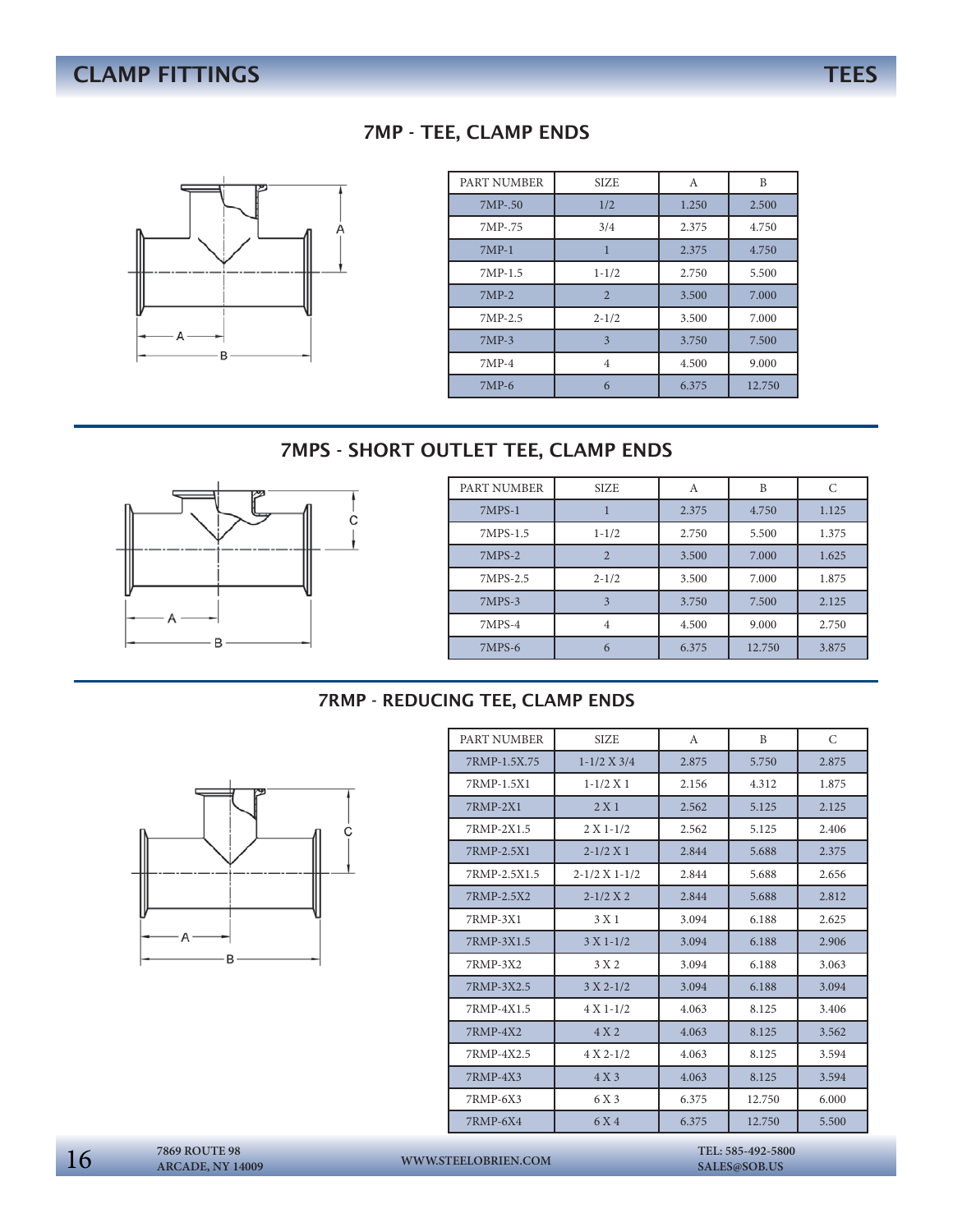### 7RMPS - SHORT OUTLET REDUCING TEE, CLAMP ENDS



| PART NUMBER      | <b>SIZE</b>           | A     | B      | C     |
|------------------|-----------------------|-------|--------|-------|
| 7RMPS-1.5X.75    | $1 - 1/2$ X 3/4       | 2.875 | 5.750  | 1.375 |
| 7RMPS-1.5X1      | $1 - 1/2$ X 1         | 2.156 | 4.312  | 1.375 |
| <b>7RMPS-2X1</b> | 2 X 1                 | 2.563 | 5.125  | 1.625 |
| 7RMPS-2X1.5      | $2 X 1 - 1/2$         | 2.563 | 5.125  | 1.625 |
| 7RMPS-2.5X1      | $2 - 1/2 X1$          | 2.844 | 5.688  | 1.875 |
| 7RMPS-2.5X1.5    | $2 - 1/2$ X 1 - $1/2$ | 2.844 | 5.688  | 1.875 |
| 7RMPS-2.5X2      | $2 - 1/2 X 2$         | 2.844 | 5.688  | 1.875 |
| 7RMPS-3X1        | 3 X 1                 | 3.094 | 6.188  | 2.125 |
| 7RMPS-3X1.5      | $3 X 1 - 1/2$         | 3.094 | 6.188  | 2.125 |
| 7RMPS-3X2        | 3 X 2                 | 3.094 | 6.188  | 2.125 |
| 7RMPS-3X2.5      | $3 X 2 - 1/2$         | 3.094 | 6.188  | 2.125 |
| 7RMPS-4X1.5      | $4 X 1 - 1/2$         | 4.063 | 8.125  | 2.625 |
| 7RMPS-4X2        | 4 X 2                 | 4.063 | 8.125  | 2.625 |
| 7RMPS-4X2.5      | $4 X 2 - 1/2$         | 4.063 | 8.125  | 2.625 |
| 7RMPS-4X3        | 4 X 3                 | 4.063 | 8.125  | 2.625 |
| 7RMPS-6X3        | 6 X 3                 | 5.750 | 11.500 | 3.625 |
| 7RMPS-6X4        | 6 X 4                 | 6.375 | 12.750 | 3.750 |

### 9MP - CROSS, CLAMP ENDS



| PART NUMBER | <b>SIZE</b>              | А     | B      |
|-------------|--------------------------|-------|--------|
| $9MP-1$     |                          | 2.375 | 4.750  |
| 9MP-1.5     | $1 - 1/2$                | 2.750 | 5.500  |
| $9MP-2$     | $\overline{\mathcal{L}}$ | 3.500 | 7.000  |
| $9MP-2.5$   | $2 - 1/2$                | 3.500 | 7.000  |
| $9MP-3$     | $\mathbf{3}$             | 3.750 | 7.500  |
| $9MP-4$     |                          | 4.500 | 9.000  |
| 9MP-6       |                          | 6.375 | 12.750 |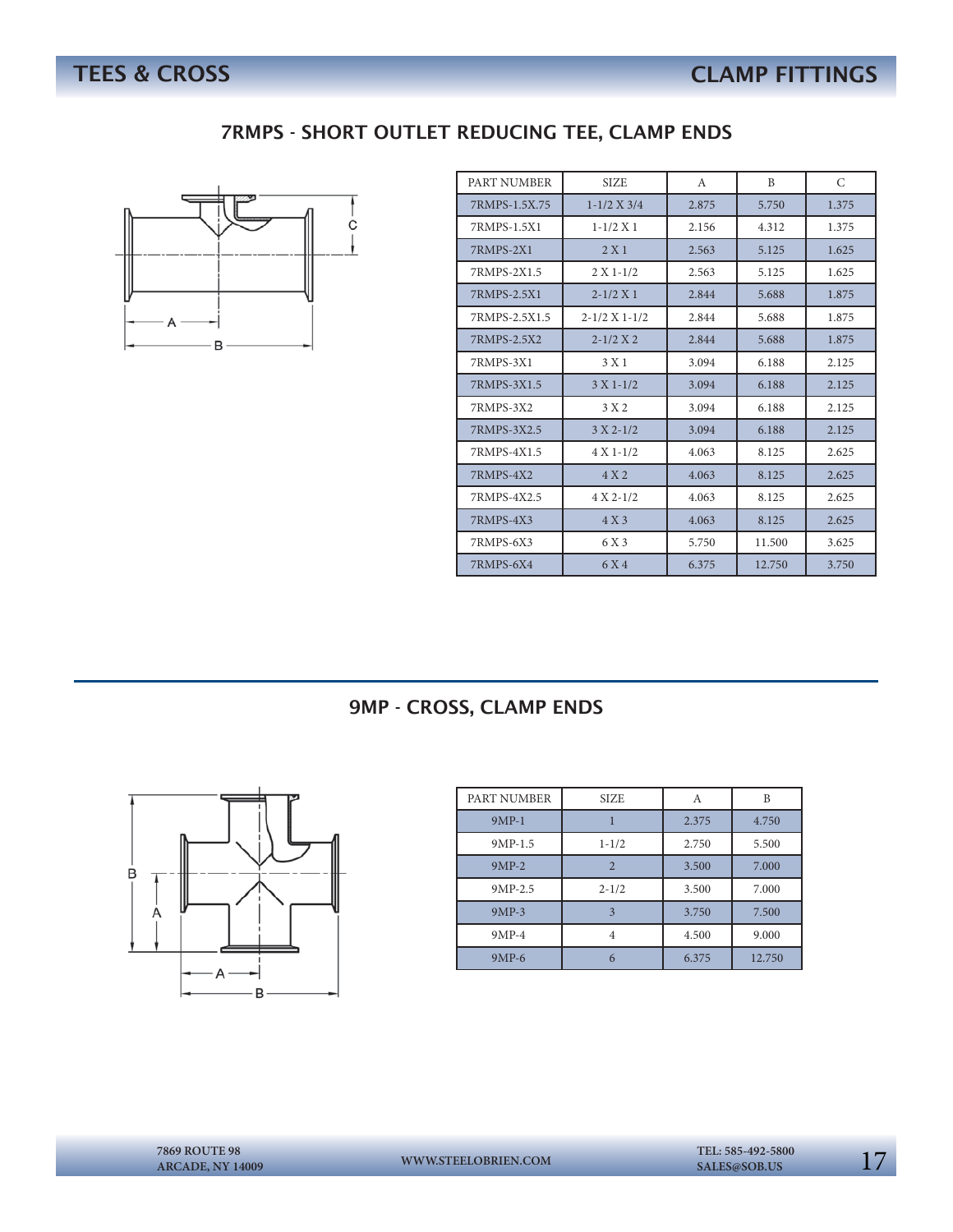# **CLAMP FITTINGS WYES & REDUCERS**

### 28AMP - LATERAL WYE, CLAMP ENDS



| PART NUMBER | <b>SIZE</b>             | А     | B      |
|-------------|-------------------------|-------|--------|
| 28AMP-.50   | 1/2                     | 1.500 | 5.500  |
| 28AMP-.75   | 3/4                     | 1.500 | 5.500  |
| $28AMP-1$   |                         | 1.500 | 5.500  |
| 28AMP-1.5   | $1 - 1/2$               | 1.687 | 6.688  |
| $28$ AMP-2  | $\overline{2}$          | 2.125 | 7.625  |
| 28AMP-2.5   | $2 - 1/2$               | 2.000 | 9.000  |
| $28$ AMP-3  | $\overline{\mathbf{3}}$ | 2.375 | 9.375  |
| 28AMP-4     | 4                       | 2.687 | 11.375 |
| $28$ AMP-6  | 6                       | 4.375 | 13.250 |

### 28BMP - TRUE WYE, CLAMP ENDS



| PART NUMBER | <b>SIZE</b>             | A     |
|-------------|-------------------------|-------|
| 28BMP-.50   | 1/2                     | 2.500 |
| 28BMP-.75   | 3/4                     | 2.500 |
| 28BMP-1     | 1                       | 3.500 |
| 28BMP-1.5   | $1 - 1/2$               | 3.500 |
| 28BMP-2     | $\overline{2}$          | 4.500 |
| 28BMP-2.5   | $2 - 1/2$               | 5.500 |
| 28BMP-3     | $\overline{\mathbf{3}}$ | 6.500 |
| 28BMP-4     | 4                       | 8.625 |
| 28BMP-6     | 6                       | 8.750 |

### 31-14MP - SHORT CONICAL INSTRUMENT REDUCER, CLAMP ENDS



| PART NUMBER          | <b>LARGE SIZE</b> | SMALL SIZE | А     |
|----------------------|-------------------|------------|-------|
| 31-14MP-1X.50X1.25   |                   | 1/2        | 1.250 |
| 31-14MP-1X.75X1.25   |                   | 3/4        | 1.250 |
| 31-14MP-1.5X.50X1.25 | $1 - 1/2$         | 1/2        | 1.250 |
| 31-14MP-1.5X.75X1.25 | $1 - 1/2$         |            | 1.250 |
| 31-14MP-2X.50X1.25   | $\overline{2}$    | 1/2        | 1.250 |
| 31-14MP-2X.75X1.25   | $\mathcal{D}$     | 3/4        | 1.250 |
| 31-14MP-2X1X1.25     |                   |            | 1.250 |

OTHERS SIZES AND LENGTHS AVAILABLE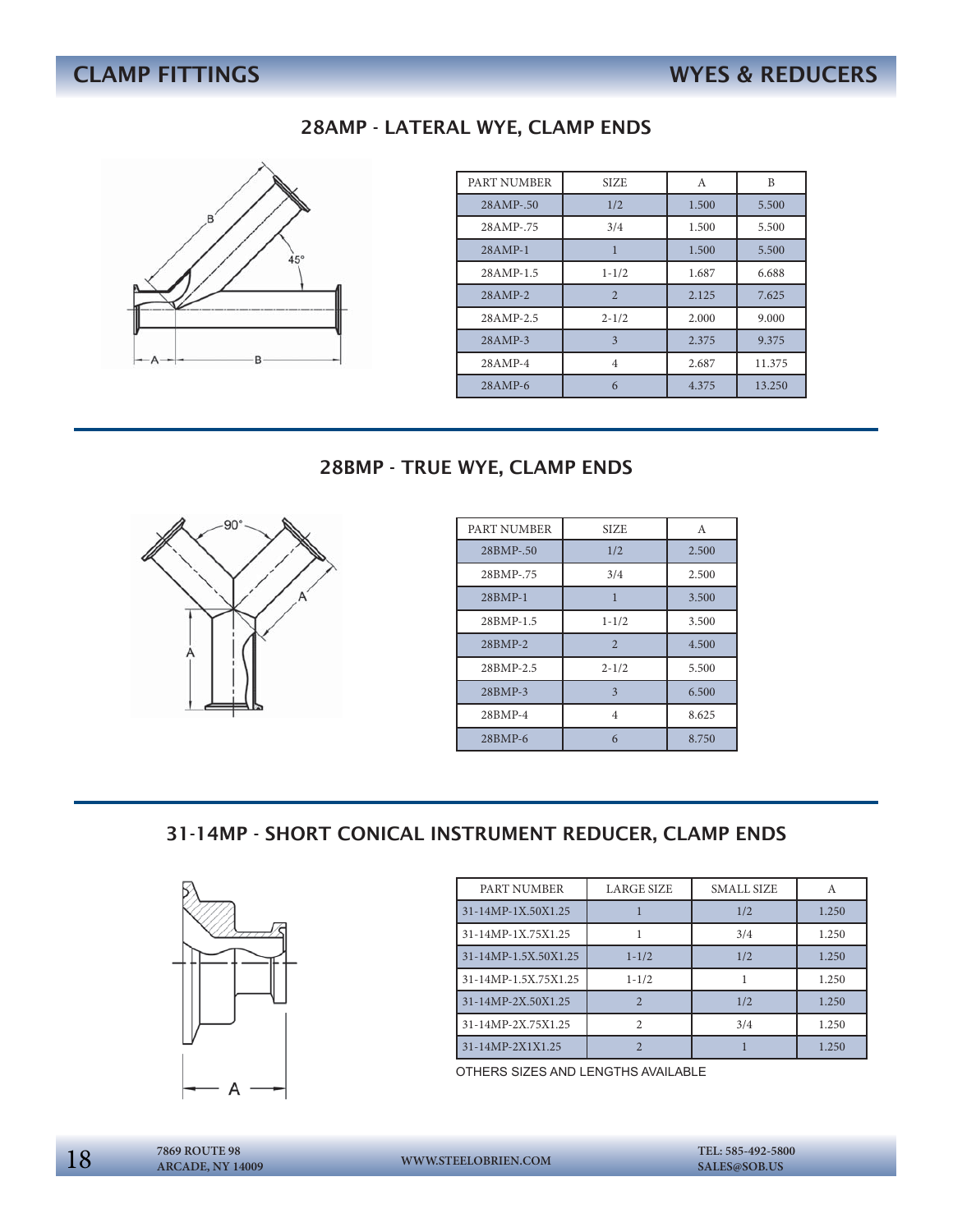### 31-14MP - CONCENTRIC REDUCER, CLAMP ENDS



| PART NUMBER                         | <b>SIZE</b>       | A     |  |
|-------------------------------------|-------------------|-------|--|
| 31-14MP-.75X.50                     | 3/4 X 1/2         | 2.000 |  |
| $31 - 14 MP - 1 X.50$               | 1 X 1/2           | 3.000 |  |
| $31 - 14MP - 1X.75$                 | 1 X 3/4           | 2.000 |  |
| 31-14MP-1.5X.50                     | $1 - 1/2$ X $1/2$ | 5.000 |  |
| 31-14MP-1.5X.75                     | $1 - 1/2$ X 3/4   | 4.000 |  |
| 31-14MP-1.5X1                       | $1 - 1/2$ X 1     | 3.000 |  |
| $31 - 14MP - 2X1$                   | 2 X1              | 5.000 |  |
| $31 - 14MP - 2X1.5$                 | $2 X 1 - 1/2$     | 3.000 |  |
| 31-14MP-2.5X1.5                     | $2 - 1/2$ X 1-1/2 | 5.000 |  |
| 31-14MP-2.5X2                       | $2 - 1/2 X 2$     | 3.000 |  |
| 31-14MP-3X1.5                       | $3 X 1 - 1/2$     | 7.000 |  |
| 31-14MP-3X2                         | 3 X 2             | 5.000 |  |
| 31-14MP-3X2.5                       | $3 X 2 - 1/2$     | 3.000 |  |
| $31 - 14MP - 4X2$                   | 4 X 2             | 9.125 |  |
| $31 - 14MP - 4X2.5$                 | $4 X 2 - 1/2$     | 7.125 |  |
| 31-14MP-4X3                         | 4 X 3             | 5.125 |  |
| $31 - 14MP - 6X3$                   | 6 X 3             | 6.750 |  |
| 31-14MP-6X4                         | 6 X 4             | 6.875 |  |
| OTHER CIZES AVAILABLE HROM REQUEST. |                   |       |  |

### OTHER SIZES AVAILABLE UPON REQUEST

### 32-14MP - ECCENTRIC REDUCER, CLAMP ENDS



| PART NUMBER         | <b>SIZE</b>       | A     |
|---------------------|-------------------|-------|
| 32-14MP-75X.50      | 3/4 X 1/2         | 2.000 |
| 32-14MP-1X.50       | 1 X 1/2           | 2.500 |
| 32-14MP-1X.75       | 1 X 3/4           | 2.000 |
| 32-14MP-1.5X1       | $1 - 1/2$ X 1     | 3.000 |
| 32-14MP-2X1         | 2 X1              | 5.000 |
| 32-14MP-2X1.5       | $2 X 1 - 1/2$     | 3.000 |
| 32-14MP-2.5X1.5     | $2 - 1/2$ X 1-1/2 | 5.000 |
| 32-14MP-2.5X2       | $2 - 1/2 X 2$     | 3.000 |
| 32-14MP-3X1.5       | $3 X 1 - 1/2$     | 7.000 |
| 32-14MP-3X2         | 3 X 2             | 5.000 |
| 32-14MP-3X2.5       | $3 X 2 - 1/2$     | 3.000 |
| $32 - 14 MP - 4 X2$ | 4 X 2             | 9.125 |
| 32-14MP-4X2.5       | $4 X 2 - 1/2$     | 7.125 |
| 32-14MP-4X3         | 4 X 3             | 5.125 |
| 32-14MP-6X3         | 6 X 3             | 6.750 |
| 32-14MP-6X4         | 6 X 4             | 6.875 |

OTHER SIZES AVAILABLE UPON REQUEST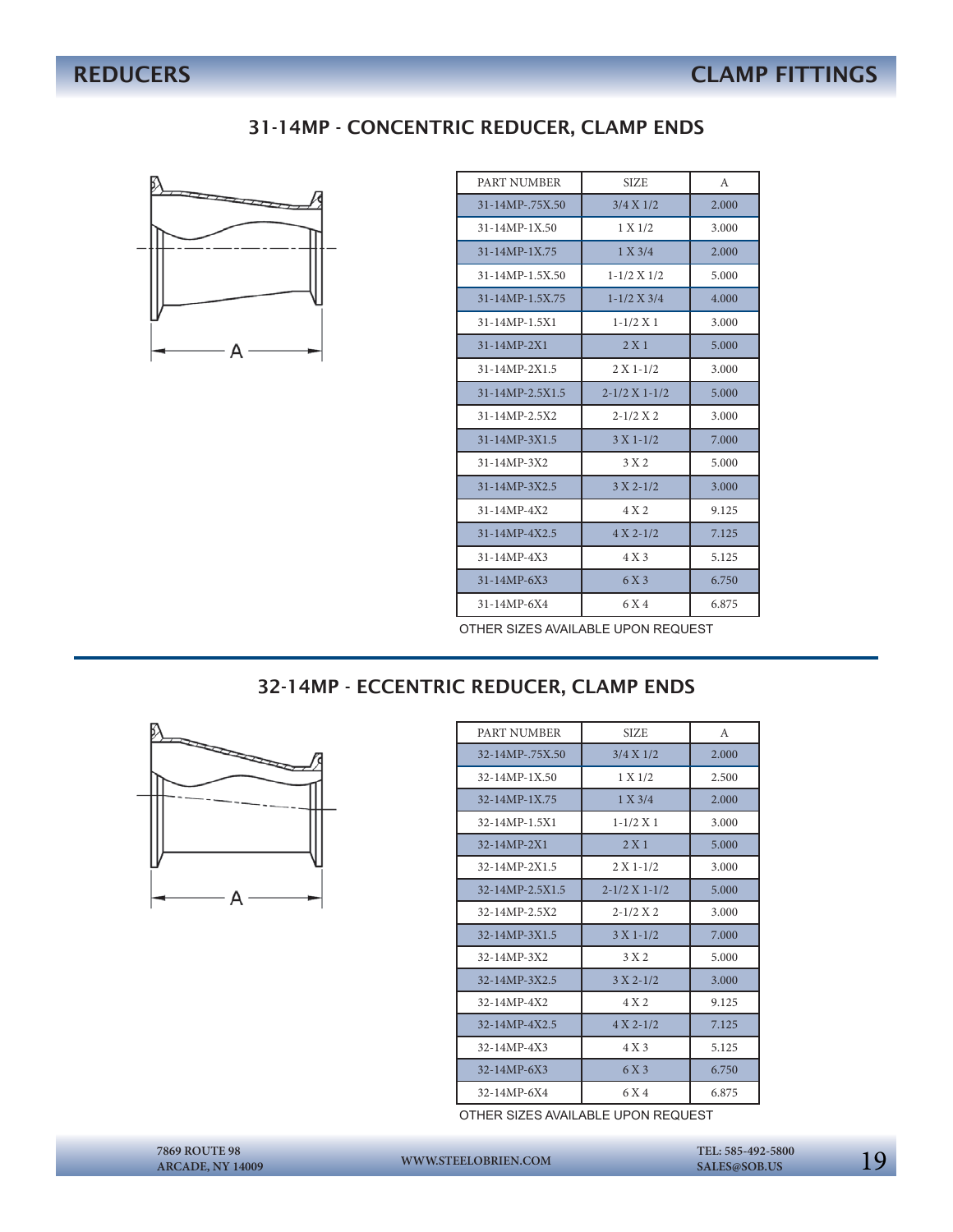### 31MPT - CONCENTRIC REDUCER, CLAMP X THREADED BEVEL SEAT



| PART NUMBER   | <b>SIZE</b>           | A     |
|---------------|-----------------------|-------|
| 31MPT-1.5X1   | $1 - 1/2 X 1$         | 3.188 |
| 31MPT-2X1     | 2 X1                  | 5.188 |
| 31MPT-2X1.5   | $2 X 1 - 1/2$         | 3.188 |
| 31MPT-2.5X1.5 | $2 - 1/2$ X 1 - $1/2$ | 5.219 |
| 31MPT-2.5X2   | $2 - 1/2 X 2$         | 3.219 |
| 31MPT-3X2     | 3 X 2                 | 5.406 |
| 31MPT-3X2.5   | $3 X 2 - 1/2$         | 3.406 |
| 31MPT-4X2.5   | $4 X 2 - 1/2$         | 7.719 |
| 31MPT-4X3     | 4 X 3                 | 5.719 |

### 31MPP - CONCENTRIC REDUCER, CLAMP X PLAIN BEVEL SEAT



NOTE: HEX NUT INCLUDED

| PART NUMBER   | <b>SIZE</b>           | A     |
|---------------|-----------------------|-------|
| 31MPP-1.5X1   | $1 - 1/2 X 1$         | 3.875 |
| 31MPP-2X1     | 2 X 1                 | 5.875 |
| 31MPP-2X1.5   | $2 X 1 - 1/2$         | 4.000 |
| 31MPP-2.5X1.5 | $2 - 1/2$ X 1 - $1/2$ | 6.000 |
| 31MPP-2.5X2   | $2 - 1/2 X 2$         | 4.000 |
| 31MPP-3X2     | 3 X 2                 | 6.000 |
| 31MPP-3X2.5   | $3 X 2 - 1/2$         | 4.250 |
| 31MPP-4X2.5   | $4 X 2 - 1/2$         | 8.375 |
| 31MPP-4X3     | 4 X 3                 | 6.375 |

OTHER CLAMP REDUCERS AVAILABLE FROM STEEL & O'BRIEN:



31TMP (CONCENTRIC) 31PMP (CONCENTRIC)

32TMP (ECCENTRIC) 32PMP (ECCENTRIC)



**TEL: 585-492-5800** 20 **WWW.STEELOBRIEN.COM SALES@SOB.US**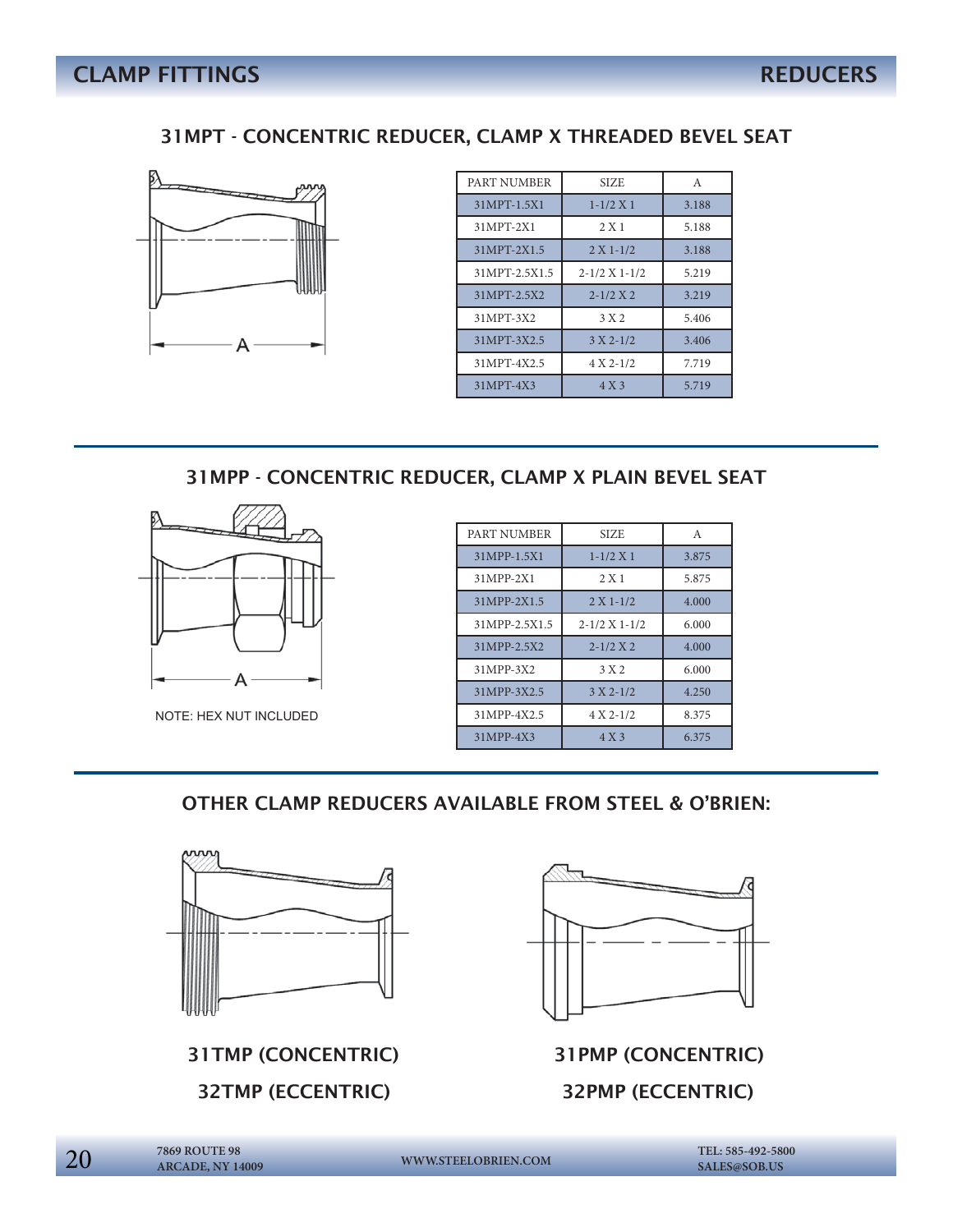### 14MPHR - RUBBER HOSE ADAPTER



| <b>PART NUMBER</b> | <b>SIZE</b>       | A     | PART NUMBER     | <b>SIZE</b>           | $\mathsf{A}$ |
|--------------------|-------------------|-------|-----------------|-----------------------|--------------|
| 14MPHR-.50X.125    | 1/2 X 1/8         | 1.250 | 14MPHR-1.5X.50  | $1 - 1/2$ X $1/2$     | 1.500        |
| 14MPHR-.50X.25     | 1/2 X 1/4         | 1.500 | 14MPHR-1.5X.75  | $1 - 1/2$ X 3/4       | 1.500        |
| 14MPHR-.50X.375    | 1/2 X 3/8         | 1.500 | 14MPHR-1.5X1    | $1-1/2 X1$            | 1.687        |
| 14MPHR-.50         | 1/2 X 1/2         | 1.500 | 14MPHR-1.5X1.25 | $1-1/2$ X $1-1/4$     | 1.687        |
| 14MPHR-.50X.75     | 1/2 X 3/4         | 1.500 | 14MPHR-1.5      | $1-1/2$ X $1-1/2$     | 1.687        |
| 14MPHR-.75X.125    | 3/4 X 1/8         | 1.250 | 14MPHR-2X.50    | 2 X 1/2               | 1.812        |
| 14MPHR-.75X.25     | 3/4 X 1/4         | 1.500 | 14MPHR-2X.75    | 2 X 3/4               | 1.812        |
| 14MPHR-.75X.375    | 3/4 X 3/8         | 1.500 | 14MPHR-2X1      | 2 X 1                 | 2.312        |
| 14MPHR-.75X.50     | 3/4 X 1/2         | 1.500 | 14MPHR-2X1.5    | $2 X 1 - 1/2$         | 2.312        |
| 14MPHR-.75         | 3/4 X 3/4         | 1.500 | 14MPHR-2        | 2 X 2                 | 2.312        |
| 14MPHR-1X.375      | 1 X 3/8           | 1.500 | 14MPHR-2.5X1.5  | $2 - 1/2$ X 1 - $1/2$ | 2.312        |
| 14MPHR-1X.50       | 1 X 1/2           | 1.500 | 14MPHR-2.5X2    | $2 - 1/2$ X 2         | 2.312        |
| 14MPHR-1X.75       | 1 X 3/4           | 1.500 | 14MPHR-2.5      | $2 - 1/2$ X $2 - 1/2$ | 2.343        |
| 14MPHR-1           | 1 X 1             | 1.687 | 14MPHR-3X2      | 3 X 2                 | 3.109        |
| 14MPHR-1.5X.25     | $1 - 1/2$ X $1/4$ | 1.500 | 14MPHR-3        | 3 X 3                 | 3.093        |
| 14MPHR-1.5X.375    | $1 - 1/2$ X 3/8   | 1.500 | 14MPHR-4        | 4 X 4                 | 3.406        |

NOTE: SIZES ARE LISTED CLAMP SIZE X HOSE BARB OTHER LENGTHS AND SIZES AVAILABLE UPON REQUEST.

### 14MPHRL - BREWERY STYLE RUBBER HOSE ADAPTER



| PART NUMBER     | <b>SIZE</b> |       |
|-----------------|-------------|-------|
| 14MPHRL-1X3.5   |             | 3.500 |
| 14MPHRL-1.5X3.5 | $1 - 1/2$   | 3.500 |
| 14MPHRL-2X4.5   |             | 4.500 |
| 14MPHRL-2.5X4.5 | $2 - 1/2$   | 4.500 |
| 14MPHRL-3X4.5   |             | 4.500 |
| 14MPHRL-4X6.25  |             | 6.250 |

**ARCADE, NY 14009**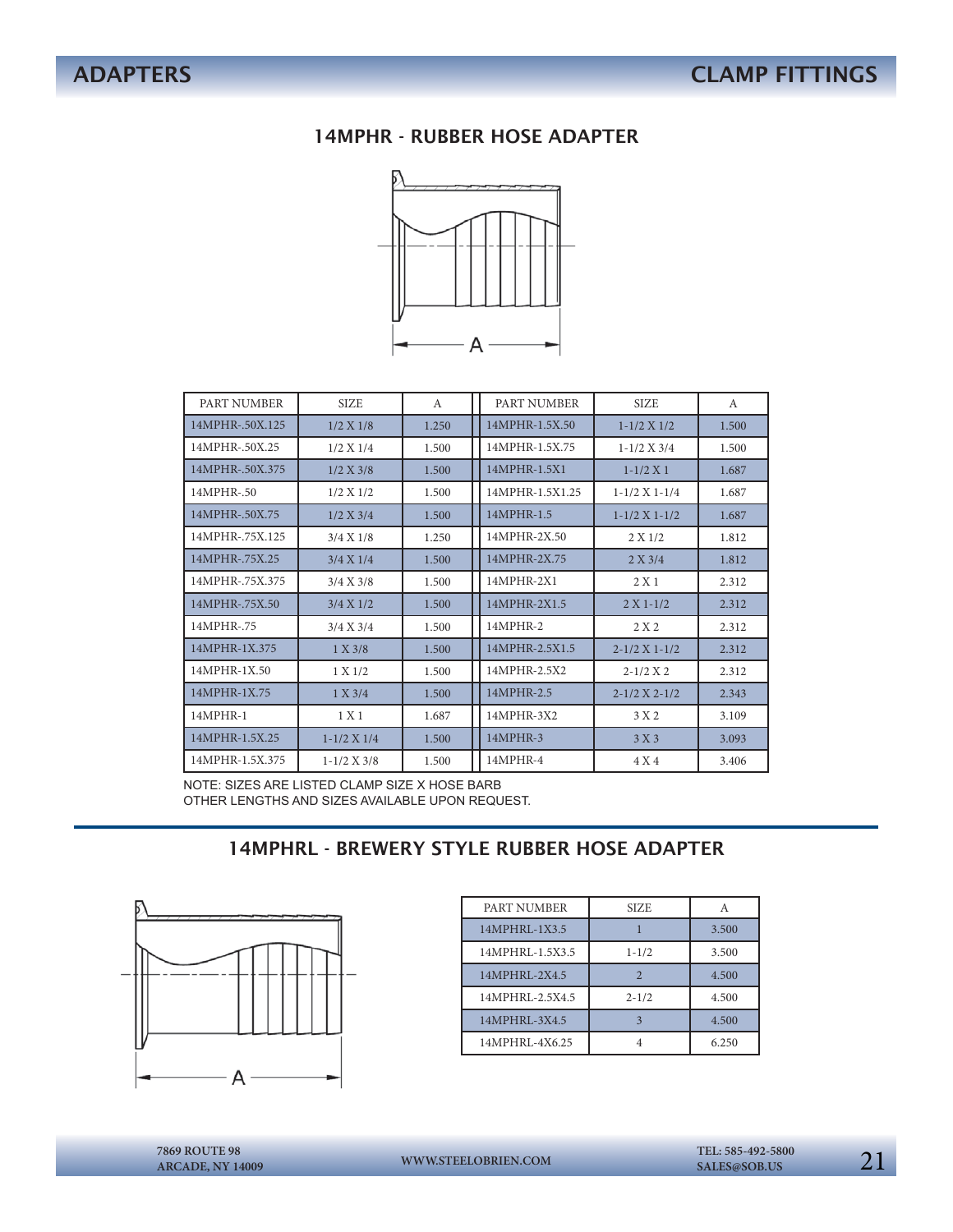# **CLAMP FITTINGS** ADAPTERS

### 21MP - ADAPTER, CLAMP X MALE NPT



NOTE: SIZES ARE LISTED CLAMP SIZE X NPT

PART NUMBERS DENOTED WITH AN ASTERISK (\*) ARE SUPPLIED WITH A HEX OR WRENCH FLATS

HEX SHAPE PROVIDED ON OTHER SIZES UPON REQUEST

| PART NUMBER     | SIZE                  | А     |
|-----------------|-----------------------|-------|
| 21MP-.50X.125   | 1/2 X 1/8             | 2.000 |
| 21MP-.50X.25    | 1/2 X 1/4             | 2.000 |
| 21MP-.50X.375   | 1/2 X 3/8             | 2.000 |
| 21MP-.50        | 1/2 X 1/2             | 2.000 |
| 21MP-.50X.75    | 1/2 X 3/4             | 2.000 |
| 21MP-.50X1*     | 1/2 X 1               | 2.250 |
| 21MP-.75X.125   | 3/4 X 1/8             | 2.000 |
| 21MP-.75X.25    | 3/4 X 1/4             | 2.000 |
| 21MP-.75X.375   | 3/4 X 3/8             | 2.000 |
| 21MP-.75X.50    | 3/4 X 1/2             | 2.000 |
| 21MP-.75        | 3/4 X 3/4             | 2.000 |
| $21MP - .75X1*$ | 3/4 X 1               | 2.250 |
| $21MP-1X.50*$   | 1 X 1/2               | 2.187 |
| 21MP-1X.75*     | 1 X 3/4               | 2.187 |
| $21MP-1*$       | 1 X 1                 | 2.250 |
| 21MP-1.5X.50*   | $1 - 1/2$ X $1/2$     | 2.187 |
| 21MP-1.5X.75*   | $1 - 1/2$ X 3/4       | 2.187 |
| 21MP-1.5X1*     | $1 - 1/2 X 1$         | 2.313 |
| 21MP-1.5X1.25*  | $1-1/2 X 1-1/4$       | 2.438 |
| $21MP-1.5*$     | $1-1/2$ X $1-1/2$     | 2.438 |
| 21MP-2X1*       | 2X1                   | 2.469 |
| 21MP-2X1.25*    | $2 X 1 - 1/4$         | 2.469 |
| 21MP-2X1.5*     | $2 X 1 - 1/2$         | 2.469 |
| $21MP-2*$       | 2 X 2                 | 2.656 |
| 21MP-2.5X1      | $2 - 1/2 X 1$         | 2.781 |
| 21MP-2.5X1.5    | $2 - 1/2$ X 1 - $1/2$ | 2.781 |
| 21MP-2.5X2      | $2 - 1/2 X 2$         | 2.781 |
| 21MP-2.5        | $2 - 1/2$ X $2 - 1/2$ | 3.281 |
| 21MP-3X1        | 3X1                   | 2.875 |
| 21MP-3X1.5      | $3 X 1 - 1/2$         | 3.000 |
| 21MP-3X2        | 3 X 2                 | 3.000 |
| 21MP-3X2.5      | $3 X 2 - 1/2$         | 3.500 |
| $21MP-3$        | 3 X 3                 | 3.500 |
| 21MP-4X1.5      | $4 X 1 - 1/2$         | 3.813 |
| 21MP-4X2        | 4 X 2                 | 3.813 |
| 21MP-4X2.5      | $4 X 2 - 1/2$         | 3.813 |
| 21MP-4X3        | 4 X 3                 | 3.813 |
| $21MP-4$        | 4 X 4                 | 3.813 |
| 21MP-6          | 6 X 6                 | 4.500 |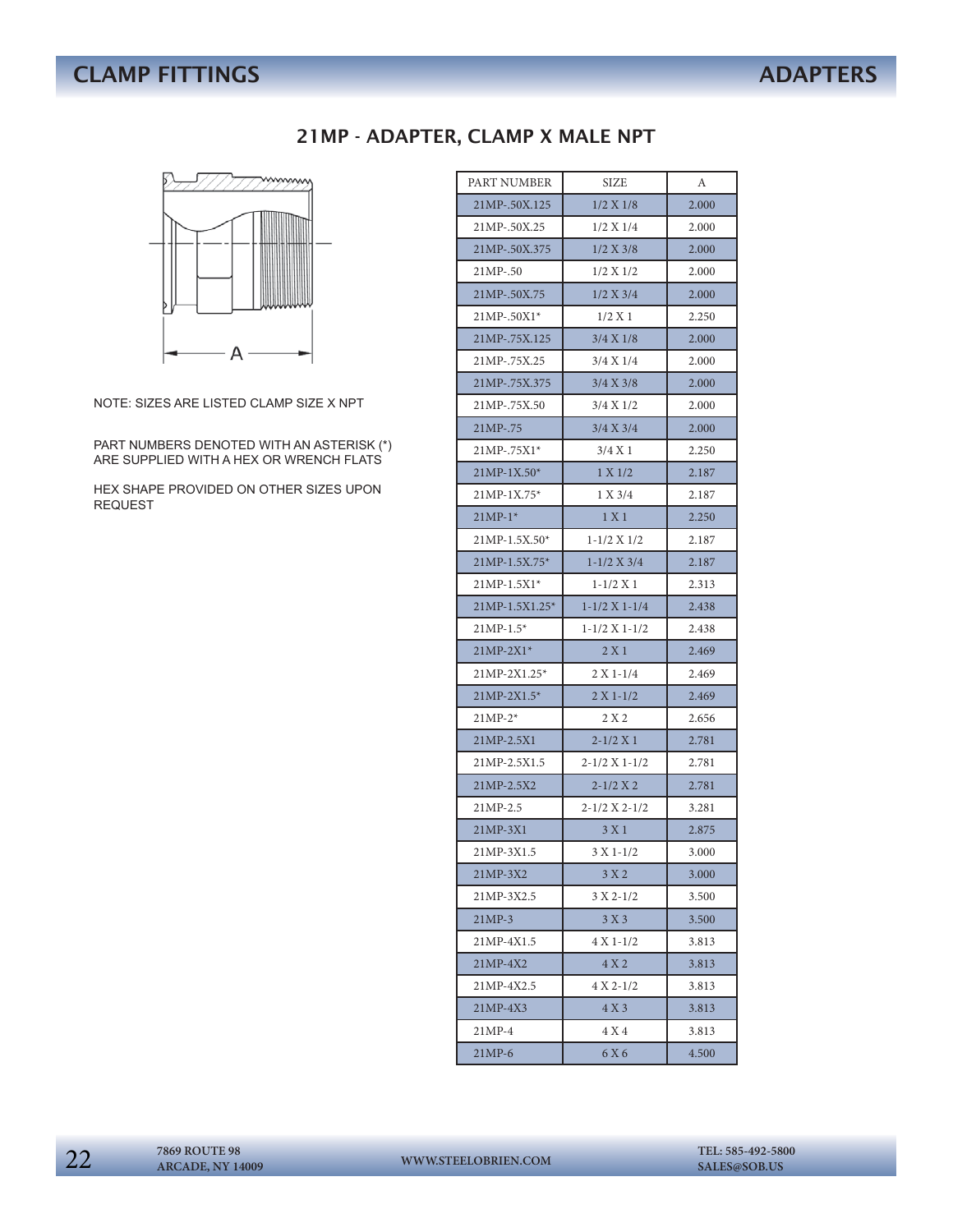### 22MP - ADAPTER, CLAMP X FEMALE NPT



NOTE: SIZES ARE LISTED CLAMP SIZE X NPT

PART NUMBERS DENOTED WITH AN ASTERISK (\*) ARE SUPPLIED WITH A HEX OR WRENCH FLATS

HEX SHAPE PROVIDED ON OTHER SIZES UPON REQUEST

| PART NUMBER    | SIZE<br>А             |       |
|----------------|-----------------------|-------|
| 22MP-.50X.125  | 1/2 X 1/8             | 1.250 |
| 22MP-.50X.25   | 1/2 X 1/4             | 1.500 |
| 22MP-.50X.375  | 1/2 X 3/8             | 1.500 |
| 22MP-.50       | 1/2 X 1/2             | 1.500 |
| 22MP-.50X.75   | 1/2 X 3/4             | 1.625 |
| 22MP-.50X1     | 1/2 X 1               | 1.625 |
| 22MP-.75X.125  | 3/4 X 1/8             | 1.250 |
| 22MP-.75X.25   | 3/4 X 1/4             | 1.500 |
| 22MP-.75X.375  | 3/4 X 3/8             | 1.500 |
| 22MP-.75X.50   | 3/4 X 1/2             | 1.500 |
| 22MP-.75       | 3/4 X 3/4             | 1.625 |
| $22MP - 75X1*$ | $3/4$ X 1             | 1.625 |
| 22MP-1X.50*    | 1 X 1/2               | 1.625 |
| 22MP-1X.75*    | 1 X 3/4               | 1.625 |
| $22MP-1*$      | 1 X 1                 | 1.625 |
| 22MP-1.5X.50*  | $1 - 1/2$ X $1/2$     | 1.625 |
| 22MP-1.5X.75*  | $1 - 1/2$ $X$ 3/4     | 1.625 |
| $22MP-1.5X1*$  | $1 - 1/2$ X 1         | 1.625 |
| 22MP-1.5X1.25* | $1-1/2 X 1-1/4$       | 2.250 |
| 22MP-1.5*      | $1-1/2 X 1-1/2$       | 2.250 |
| 22MP-2X1*      | 2X1                   | 1.687 |
| $22MP-2X1.25*$ | $2 X 1 - 1/4$         | 1.687 |
| 22MP-2X1.5*    | $2 X 1 - 1/2$         | 1.687 |
| $22MP-2*$      | 2 X 2                 | 2.343 |
| 22MP-2.5X1     | $2 - 1/2 X 1$         | 1.313 |
| 22MP-2.5X1.5   | $2 - 1/2$ X 1 - $1/2$ | 1.656 |
| 22MP-2.5X2     | $2 - 1/2 X 2$         | 1.719 |
| 22MP-2.5       | $2-1/2 X 2-1/2$       | 2.094 |
| 22MP-3X1       | 3X1                   | 2.187 |
| 22MP-3X1.5     | $3 X 1 - 1/2$         | 2.187 |
| 22MP-3X2       | 3 X 2                 | 2.187 |
| 22MP-3X2.5     | $3 X 2 - 1/2$         | 2.187 |
| 22MP-3         | 3 X 3                 | 2.187 |
| 22MP-4X1.5     | $4 X 1 - 1/2$         | 2.187 |
| 22MP-4X2       | 4 X 2                 | 2.187 |
| 22MP-4X2.5     | $4 X 2 - 1/2$         | 2.187 |
| 22MP-4X3       | 4X3                   | 2.187 |
| $22MP-4$       | 4 X 4                 | 2.625 |
| 22MP-6         | 6 X 6                 | 3.250 |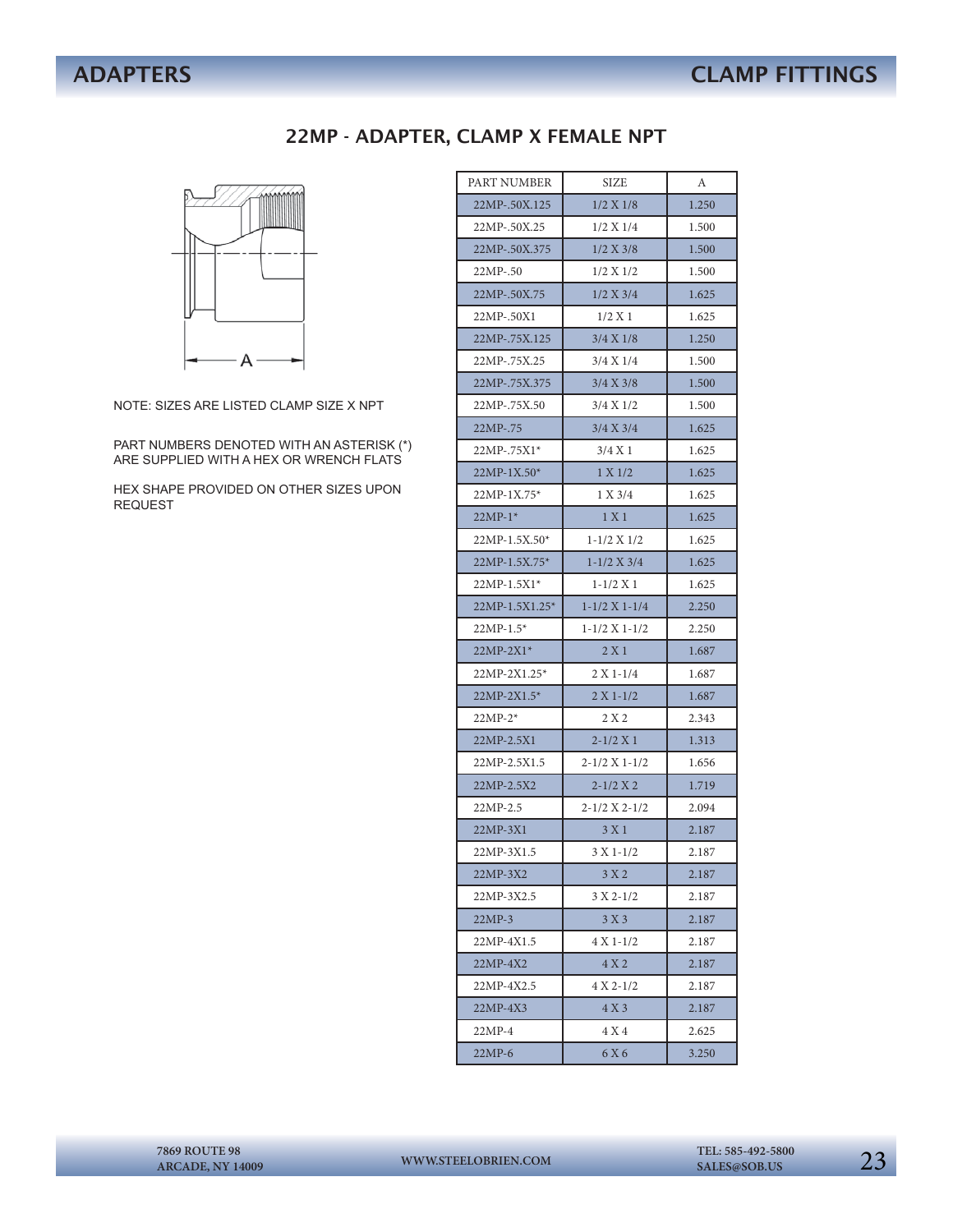# **CLAMP FITTINGS** ADAPTERS

### 14MPHT - TYGON HOSE ADAPTER



| PART NUMBER | <b>SIZE</b>    | A     |
|-------------|----------------|-------|
| 14MPHT-.50  | 1/2            | 4.500 |
| 14MPHT-.75  | 3/4            | 4.500 |
| 14MPHT-1    |                | 4.500 |
| 14MPHT-1.5  | $1 - 1/2$      | 4.500 |
| 14MPHT-2    | $\overline{2}$ | 4.500 |
| 14MPHT-2.5  | $2 - 1/2$      | 4.500 |
| 14MPHT-3    | $\mathbf{3}$   | 4.500 |
| 14MPHT-4    | 4              | 4.625 |

17MP-14 - ADAPTER, CLAMP X PLAIN BEVEL SEAT



| PART NUMBER   | <b>SIZE</b> | A     |
|---------------|-------------|-------|
| $17MP-14-1$   |             | 2.500 |
| $17MP-14-1.5$ | $1 - 1/2$   | 2.625 |
| $17MP-14-2$   |             | 2.625 |
| 17MP-14-2.5   | $2 - 1/2$   | 2.875 |
| $17MP-14-3$   |             | 2.875 |
| 17MP-14-4     |             | 2.875 |

NOTE: HEX NUT INCLUDED

### 17MP-15 - ADAPTER, CLAMP X THREADED BEVEL SEAT



| PART NUMBER | <b>SIZE</b>    |       |
|-------------|----------------|-------|
| $17MP-15-1$ |                | 1.813 |
| 17MP-15-1.5 | $1 - 1/2$      | 1.844 |
| $17MP-15-2$ | $\overline{2}$ | 1.875 |
| 17MP-15-2.5 | $2 - 1/2$      | 1.969 |
| 17MP-15-3   |                | 2.062 |
| 17MP-15-4   |                | 2.344 |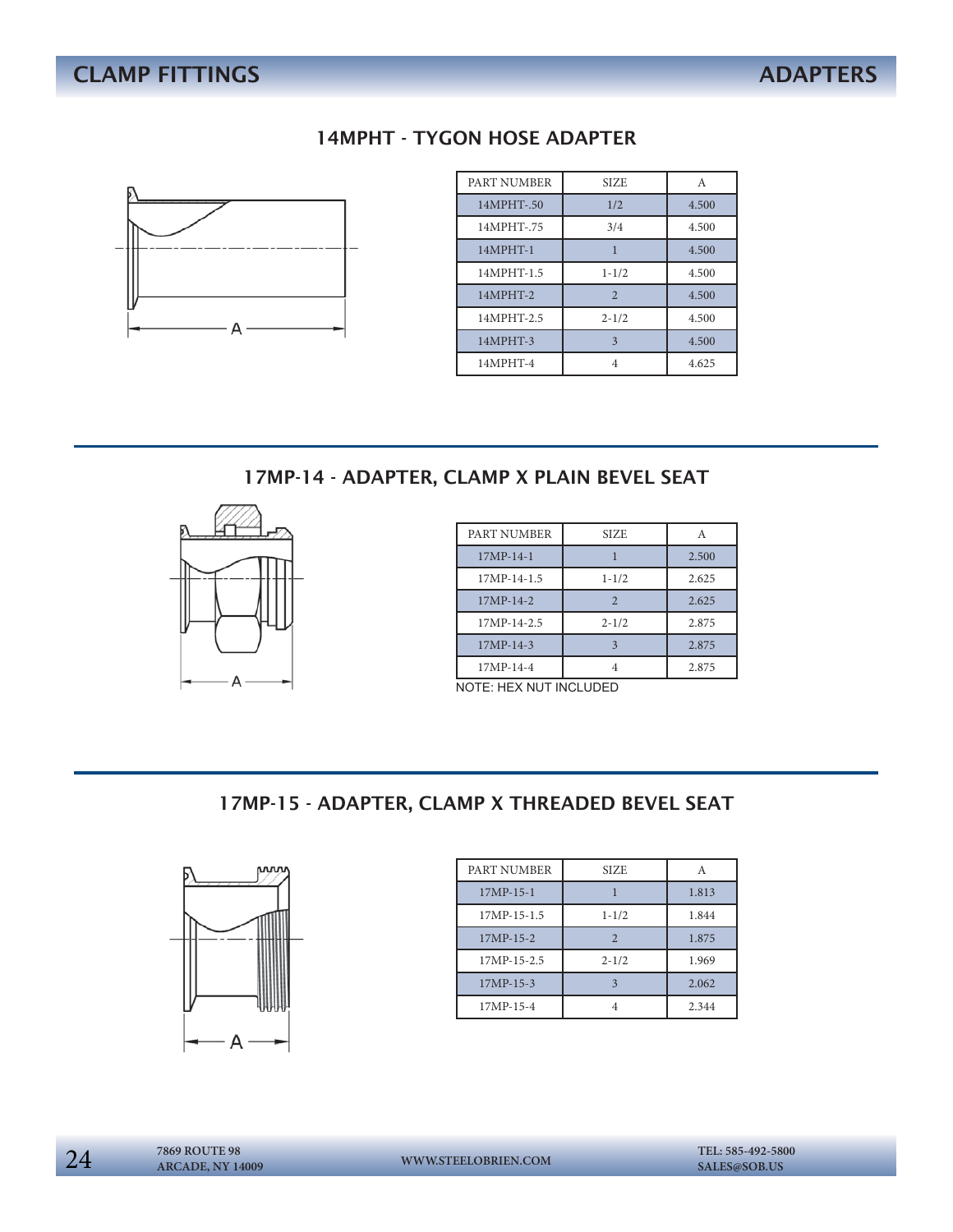### 31-14C - CLAMP X TUBE COMPRESSION



| PART NUMBER         | <b>TC SIZE</b> | <b>TUBE SIZE</b> |       |
|---------------------|----------------|------------------|-------|
| $31 - 14 - 50X.25$  | 1/2            | 1/4              | 1.170 |
| 31-14-.50X.375      | 1/2            | 3/8              | 1.590 |
| $31 - 14 - 50$      | 1/2            | 1/2              | 1.715 |
| $31 - 14 - 1$       |                |                  | 1.500 |
| $31 - 14 - 1.5X.25$ | $1 - 1/2$      | 1/4              | 1.250 |
| 31-14-1.5X.50       | $1 - 1/2$      | 1/2              | 1.500 |

OTHERS SIZES AND LENGTHS AVAILABLE NUT AND BACK FERRULES AVAILABLE UPON REQUEST

### 16AAS - CLAMP FLUSH FERRULE



| PART NUMBER | <b>SIZE</b> | A    | B     | C     |
|-------------|-------------|------|-------|-------|
| $16AAS-1$   |             | .188 | .870  | 1.010 |
| 16AAS-1.5   | $1 - 1/2$   | .100 | 1.370 | 1.510 |
| $16AAS-2$   | ി           | .100 | 1.870 | 2.010 |
| 16AAS-2.5   | $2 - 1/2$   | .124 | 2.370 | 2.510 |
| $16AAS-3$   |             | .100 | 2.870 | 3.010 |
| $16AAS-4$   |             | .100 | 3.834 | 4.010 |

SLIP ONTO SANITARY TUBING AND WELD, NO NEED TO BUTT-WELD EASY WELDING FOR NON-SANITARY APPLICATIONS

### CLAMP WING NUT TIGHTENING TOOL



The wing nut tightening tool fits "most" clamp wing nuts for all sizes. This tool eases in the tightening and loosening of clamp wing nuts, while protecting the user from hot wing nuts. Part number - 13WNTT-.50-12

**ARCADE, NY 14009**

**WWW.STEELOBRIEN.COM**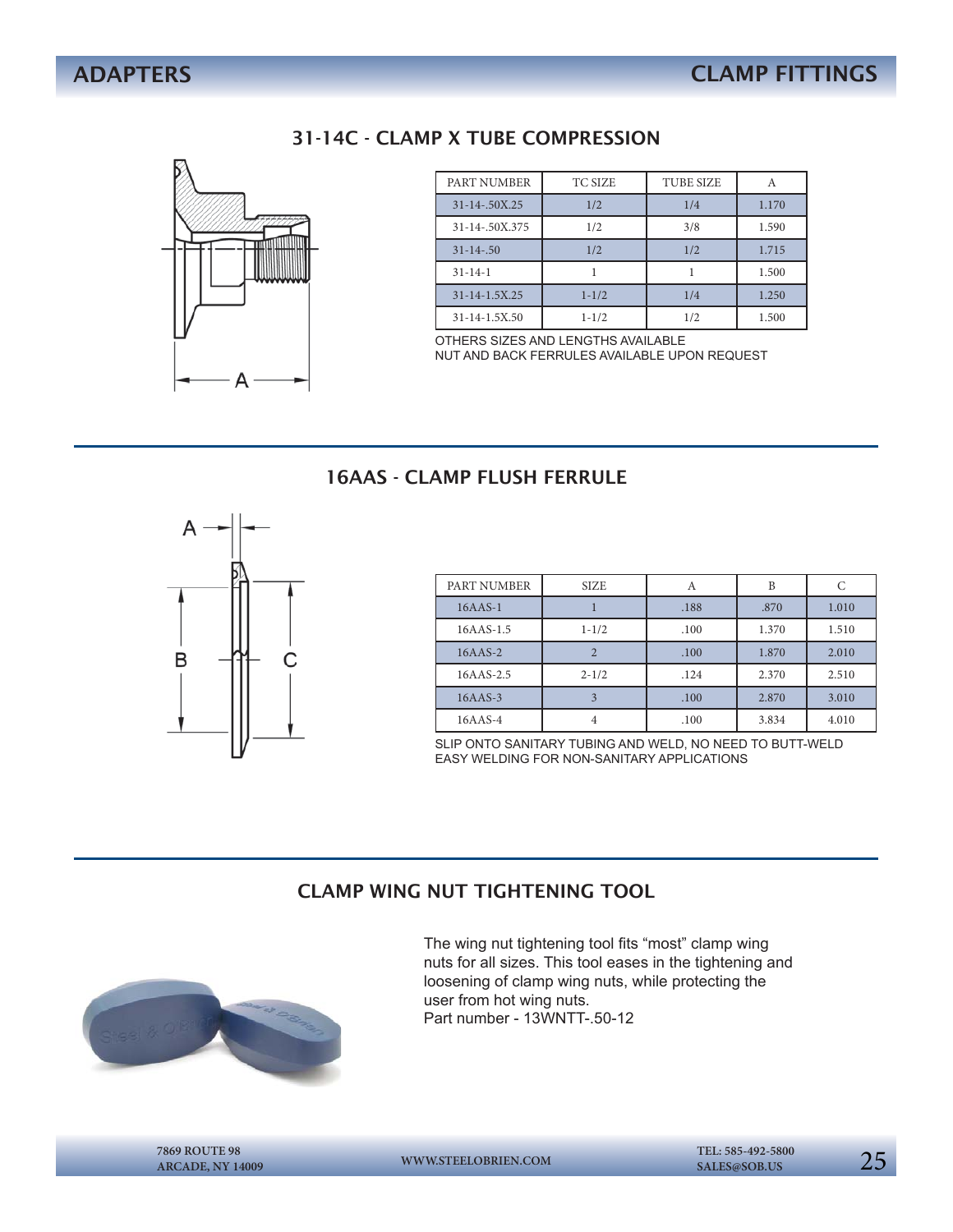



### 13MHHM - SINGLE PIN CLAMP

| PART NUMBER | <b>SIZE</b>             | A      | PSI RATING @<br>70 F | PSI RATING @<br>$250^\circ$ F |
|-------------|-------------------------|--------|----------------------|-------------------------------|
| 13MHHM-.50  | $1/2$ & $3/4$           | 1.125  | 1500                 | 1200                          |
| 13MHHM-1    | $1 & 1-1/2$             | 2.122  | 500                  | 300                           |
| 13MHHM-2    | $\overline{2}$          | 2.654  | 450                  | 300                           |
| 13MHHM-2.5  | $2 - 1/2$               | 3.185  | 400                  | 200                           |
| 13MHHM-3    | $\overline{\mathbf{3}}$ | 3.717  | 350                  | 195                           |
| 13MHHM-4    | $\overline{4}$          | 4.820  | 300                  | 150                           |
| $13MHHM-5$  | 5                       | 5.625  | 150                  | 75                            |
| 13MHHM-6    | 6                       | 6.695  | 150                  | 75                            |
| 13MHHM-8    | 8                       | 8.695  | 100                  | 50                            |
| 13MHHM-10   | 10                      | 10.695 | 75                   | 40                            |
| 13MHHM-12   | 12                      | 12.695 | 50                   | 25                            |

NOTES: ALSO AVAILABLE WITH ROCKET WING NUT

 AVAILABLE IN 304 OR 316 MATERIAL PRESSURE RATINGS ARE MAXIMUM WORKING PRESSURE ONLY PRESSURE RATINGS PERTAIN TO THE CLAMP "UNION"

### 13MHHM-DP - DOUBLE PIN CLAMP



AVAILABLE IN 304 MATERIAL ONLY

### PART NUMBER SIZE A PSI RATING @ 70°F PSI RATING @ 250°F 13MHHM-DP-.50 1/2 & 3/4 1.125 1500 1500 1200 13MHHM-DP-1 1 & 1-1/2 2.122 500 300 13MHHM-DP-2 2 2.654 450 300 13MHHM-DP-2.5 2-1/2 3.185 400 200 13MHHM-DP-3 3 3.717 350 195 13MHHM-DP-4 4 4.820 300 150  $13MHHM-DP-6$  6 6.695 150 150 75 13MHHM-DP-8 8 8.695 100 50 13MHHM-DP-10 10 10.695 75 40

NOTES: ROCKET WING NUTS ALSO AVAILABLE

 PRESSURE RATINGS ARE MAXIMUM WORKING PRESSURE ONLY PRESSURE RATINGS PERTAIN TO THE CLAMP "UNION"

### 13MLL - LIVE LOADED CLAMP NUT



The live loaded clamp nut maintains a constant tightening force on clamped unions. This is helpful in keeping the seal of a clamped union, especially one with teflon gaskets.

The "Live Loaded" nut fits on standard clamps and can be retrofitted on existing clamps.

The assembly consists of a two-piece outer housing with springs contained inside, once the nut is tightened to 50 inch/pounds on the clamp, the springs are compressed. Steel & O'Brien part number is KCH00003.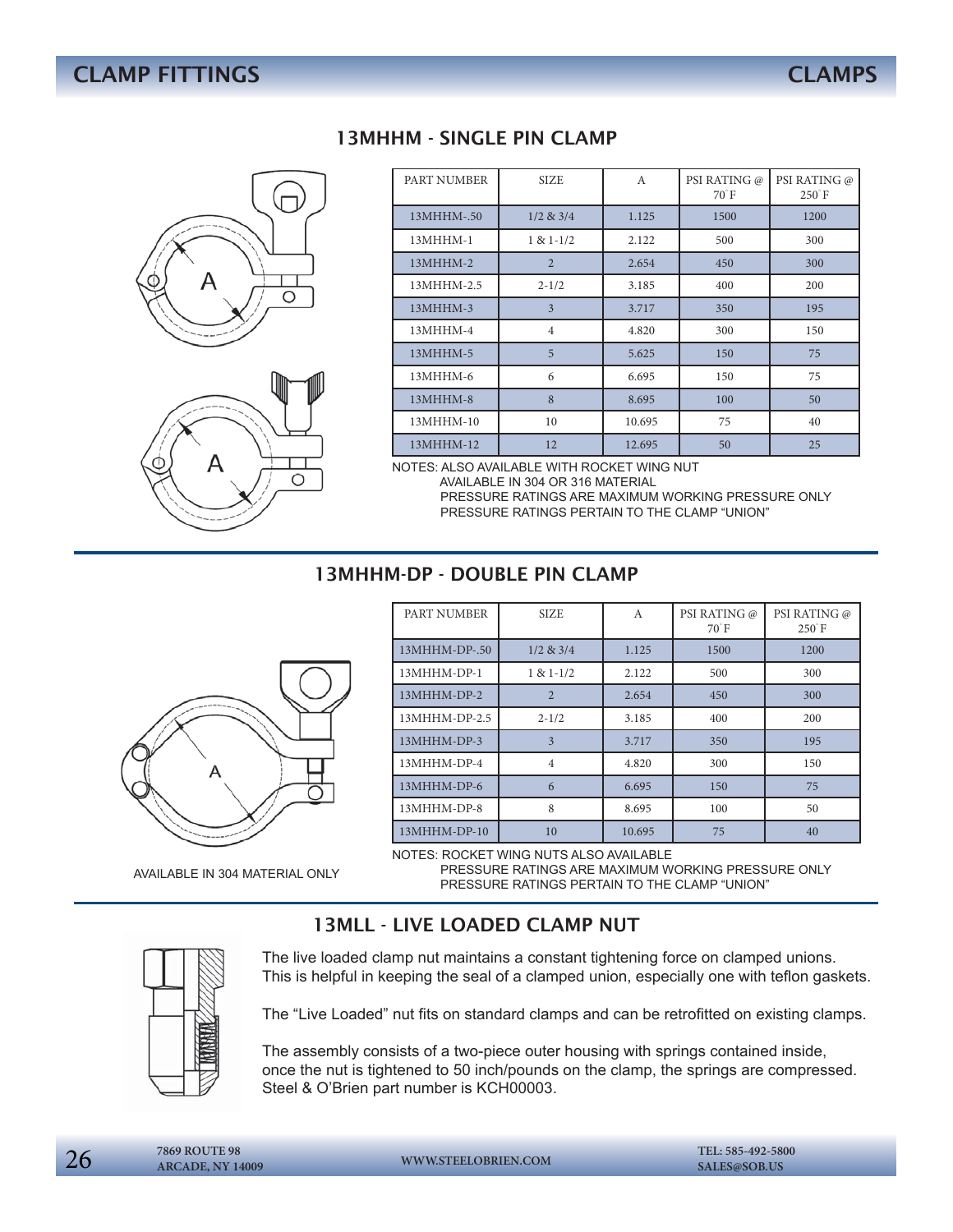

AVAILABLE IN 304 AND 316 MATERIAL

### 13MHP - HIGH PRESSURE CLAMP

| PART NUMBER | <b>SIZE</b>    | A      | PSI RATING @<br>$70^\circ F$ | PSI RATING @<br>$250^\circ$ F |
|-------------|----------------|--------|------------------------------|-------------------------------|
| 13MHP-.50   | $1/2$ & $3/4$  | 1.125  | 1500                         | 1200                          |
| 13MHP-1     | $1 & 1-1/2$    | 2.046  | 1000                         | 800                           |
| $13MHP-2$   | $\overline{2}$ | 2.596  | 1000                         | 800                           |
| 13MHP-2.5   | $2 - 1/2$      | 3.127  | 1000                         | 800                           |
| $13MHP-3$   | 3              | 3.659  | 1000                         | 800                           |
| 13MHP-4     | $\overline{4}$ | 4.762  | 800                          | 600                           |
| $13MHP-5$   | 5              | 5.762  | 300                          | 200                           |
| $13MHP-6$   | 6              | 6.695  | 300                          | 200                           |
| 13MHP-8     | 8              | 8.695  | 250                          | 150                           |
| 13MHP-10    | 10             | 10.695 | 200                          | 125                           |
| 13MHP-12    | 12             | 12.695 | 150                          | 100                           |

NOTES: PRESSURE RATINGS ARE MAXIMUM WORKING PRESSURE ONLY PRESSURE RATINGS PERTAIN TO THE CLAMP "UNION"

SUPPLIED WITH BRASS HEX NUTS

### 13MHHS - THRFF SEGMENT CLAMP



| PART NUMBER | <b>SIZE</b> | А     | <b>PSI RATING</b><br>@ 70 F | <b>PSI RATING</b><br>$@250$ <sup>°</sup> F |
|-------------|-------------|-------|-----------------------------|--------------------------------------------|
| 13MHHS-1    | $1 & 1-1/2$ | 2.122 | 600                         | 300                                        |
| 13MHHS-2    |             | 2.654 | 550                         | 275                                        |
| 13MHHS-2.5  | $2 - 1/2$   | 3.185 | 450                         | 225                                        |
| 13MHHS-3    |             | 3.717 | 350                         | 175                                        |
| 13MHHS-4    |             | 4.820 | 300                         | 150                                        |

NOTES: ROCKET WING NUTS ALSO AVAILABLE

 PRESSURE RATINGS ARE MAXIMUM WORKING PRESSURE ONLY PRESSURE RATINGS PERTAIN TO THE CLAMP "UNION"

AVAILABLE IN 304 MATERIAL ONLY

### 13ASME - ASME DOUBLE BOLT CLAMP



AVAILABLE IN 316 MATERIAL ONLY

| PART NUMBER | <b>SIZE</b>    | A      | <b>PSI RATING</b><br>$\varpi$ 70 F | <b>PSI RATING</b><br>$\varpi$ 250 $\degree$ F |
|-------------|----------------|--------|------------------------------------|-----------------------------------------------|
| $13ASME-1$  | $1 & 1-1/2$    | 2.046  | 1485                               | 1337                                          |
| 13ASME-2    | $\overline{2}$ | 2.578  | 1370                               | 1233                                          |
| 13AMSE-3    | 3              | 3.640  | 1000                               | 900                                           |
| 13ASME-4    | $\overline{4}$ | 4.744  | 874                                | 787                                           |
| 13ASME-6    | 6              | 6.632  | 415                                | 374                                           |
| 13ASME-8    | 8              | 8.632  | 299                                | 269                                           |
| 13ASME-10   | 10             | 10.632 | 161                                | 145                                           |
| 13ASME-12   | 12             | 12.632 | 102                                | 92                                            |

NOTE: TO MEET THE PSI RATINGS ABOVE THE FERRULE (HUB) USED SHALL BE DESIGNED IN ACCORDANCE WITH ASME SECTION 8 DIVISION 1 MANDATORY APPENDIX 24

 STANDARD FERRULES AND FULL FACE GASKET CAN BE USED HOWEVER PERFORMANCE MAY NOT MEET THE ABOVE RATINGS

27 **7869 ROUTE 98 ARCADE, NY 14009**

**WWW.STEELOBRIEN.COM** 

 **TEL: 585-492-5800**

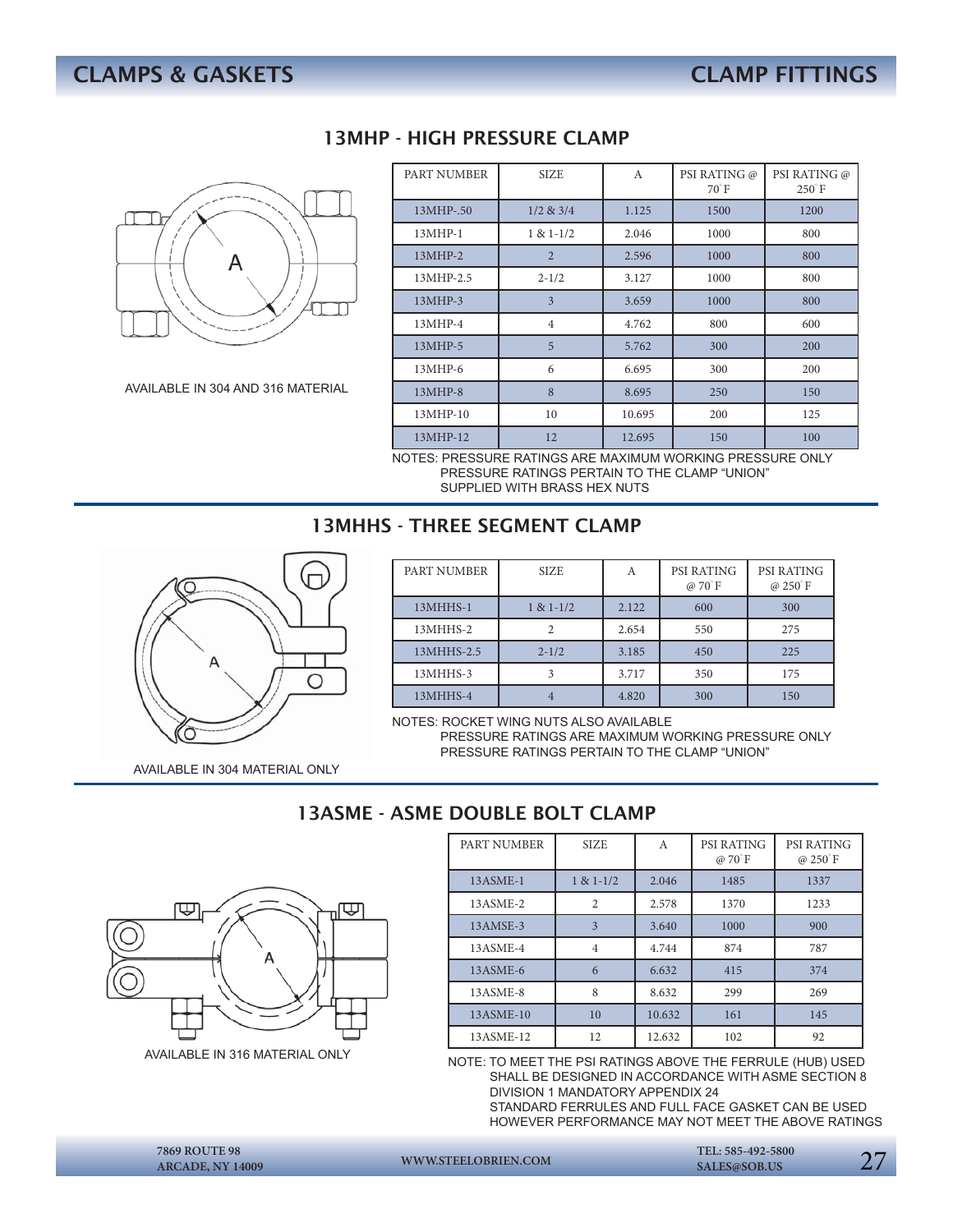

AVAILABLE IN 304 MATERIAL ONLY

### P13MHHM - PURITY CLAMP

| PART NUMBER | <b>SIZE</b>    | А     | PSI RATING @<br>$70^\circ F$ | PSI RATING @<br>$250$ <sup><math>\degree</math></sup> F |
|-------------|----------------|-------|------------------------------|---------------------------------------------------------|
| P13MHHM-.50 | $1/2$ & $3/4$  | 1.125 | 1500                         | 1200                                                    |
| P13MHHM-1   | $1 & 1-1/2$    | 2.122 | 500                          | 300                                                     |
| P13MHHM-2   | $\mathfrak{D}$ | 2.654 | 450                          | 300                                                     |
| P13MHHM-2.5 | $2 - 1/2$      | 3.185 | 400                          | 200                                                     |
| P13MHHM-3   | 3              | 3.717 | 350                          | 195                                                     |
| P13MHHM-4   |                | 4.820 | 300                          | 150                                                     |

TRUE SPHERICAL DESIGN LOBE WING NUT<br>POLISHED

### 13MHHMQ - SQUEEZE CLAMP



| PART NUMBER | <b>SIZE</b>   | A     | D     | <b>PSI RATING</b><br>@ 70 F | PSI RATING @<br>$250$ <sup><math>\degree</math></sup> F |
|-------------|---------------|-------|-------|-----------------------------|---------------------------------------------------------|
| 13MHHMQ-.50 | $1/2$ & $3/4$ | 1.125 | 3.625 | 1500                        | 1200                                                    |
| 13MHHMQ-1   | $1 & 1-1/2$   | 2.122 | 4.625 | 500                         | 300                                                     |
| 13MHHMQ-2   |               | 2.654 | 5.000 | 450                         | 300                                                     |
| 13MHHMQ-2.5 | $2 - 1/2$     | 3.185 | 6.000 | 400                         | 200                                                     |
| 13MHHMQ-3   |               | 3.717 | 7.000 | 350                         | 195                                                     |
| 13MHHMQ-4   | 4             | 4.820 | 8.000 | 300                         | 150                                                     |

AVAILABLE IN 304 MATERIAL ONLY

### A12MPS - SWIVEL JOINT CLAMP ASSEMBLY



AVAILABLE IN 304 MATERIAL ONLY

| PART NUMBER | <b>SIZE</b> | Α     | <b>PSI RATING</b><br>@ 70 F |
|-------------|-------------|-------|-----------------------------|
| $A12MPS-1$  | $1 & 1-1/2$ | 2.122 | 50                          |
| $A12MPS-2$  | っ           | 2.654 | 50                          |
| A12MPS-2.5  | $2 - 1/2$   | 3.185 | 50                          |
| $A12MPS-3$  |             | 3.717 | 50                          |
| A12MPS-4    |             | 4.820 | 50                          |
|             |             |       |                             |

NOTES:

"A" DIMENSION DOES NOT INCLUDE TEFLON COLLAR ASSEMBLY INCLUDES PTFE COLLAR AND PTFE/EPDM ENVELOPE GASKET

| 28 | <b>7869 ROUTE 98</b><br><b>ARCADE, NY 14009</b> | WWW.STEELOBRIEN.COM | TEL: 585-492-5800<br>SALES@SOB.US |
|----|-------------------------------------------------|---------------------|-----------------------------------|
|----|-------------------------------------------------|---------------------|-----------------------------------|